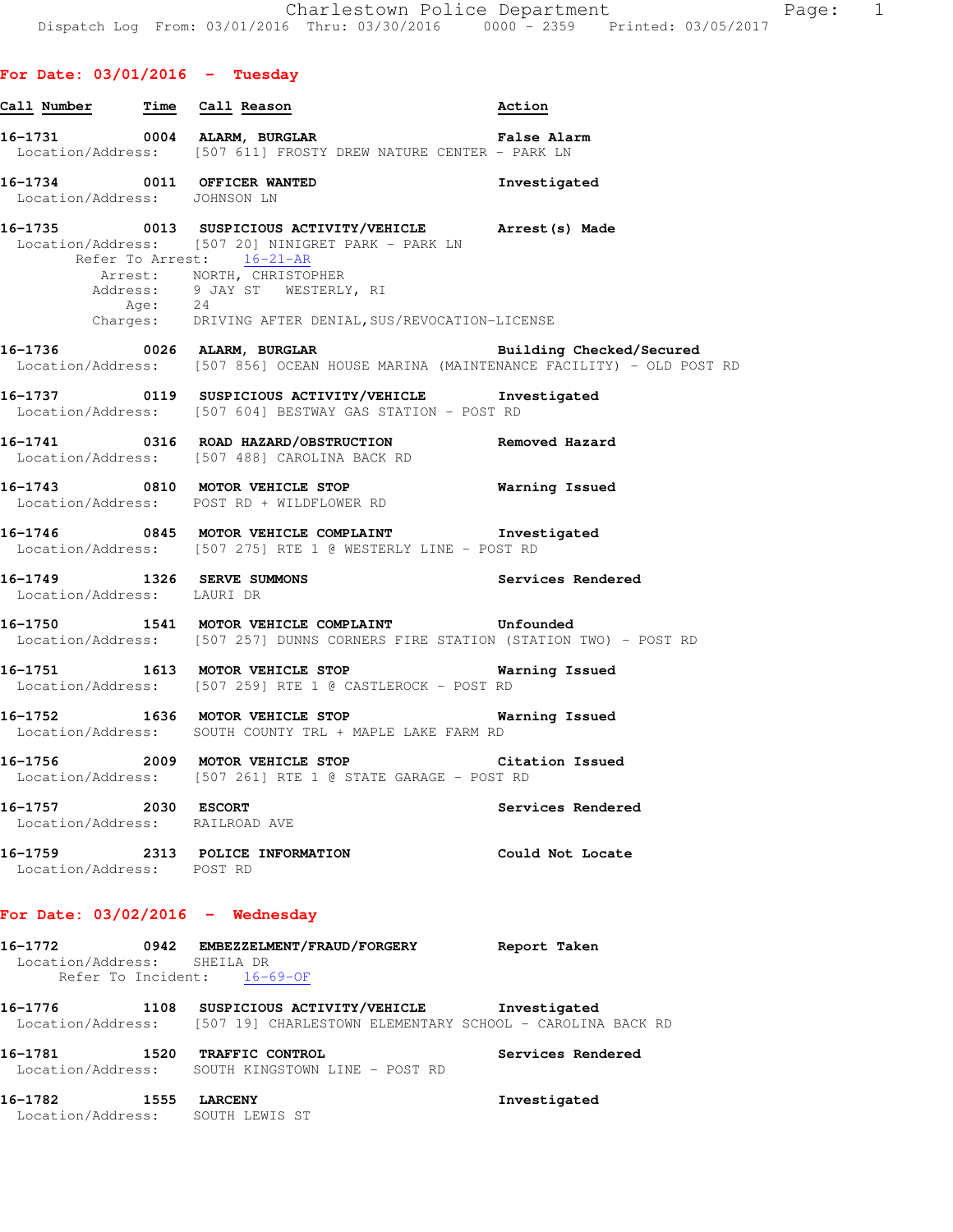**16-1785 1741 MOTOR VEHICLE STOP Warning Issued**  Vicinity of: [507 303] RTE 1 @ SOUTH SHORE MENTAL HEALTH - POST RD

**16-1786 1932 SUSPICIOUS ACTIVITY/VEHICLE Building Checked/Secured**  Location/Address: [507 799] WEST BEACH RD **16-1789 2254 OFFICER WANTED Investigated** 

 Location/Address: CAROLINA BACK RD + ROSE CT **16-1790 2310 FOLLOW-UP INVESTIGATION Investigated** 

 Location/Address: ROSE CT Refer To Incident: 16-70-OF

# **For Date: 03/03/2016 - Thursday**

Location/Address: BLACK POND RD

**16-1794 0806 MOTOR VEHICLE STOP Citation Issued**  Vicinity of: [507 266] RTE 1 @ WILLOWS - POST RD **16-1796 1052 TRANSPORT Services Rendered**  Location/Address: [507 69] CHARLESTOWN AMBULANCE-RESCUE SERVICE - OLD POST RD **16-1797 1058 MOTOR VEHICLE STOP Warning Issued**  Vicinity of: WEST BEACH RD **16-1798 1101 FOLLOW-UP INVESTIGATION Investigated**  Location/Address: CRESTWOOD LN **16-1799 1117 FOLLOW-UP INVESTIGATION Investigated**  Vicinity of: COLUMBIA HEIGHTS OVAL **16-1800 1119 MOTOR VEHICLE STOP Warning Issued**  Vicinity of: [507 200] RTE 1 @ PACKAGE STORE - POST RD **16-1801 1135 FOLLOW-UP INVESTIGATION Investigated**  Location/Address: GREENWOOD WAY **16-1802 1148 EMBEZZELMENT/FRAUD/FORGERY Investigated**  Location/Address: [507 614] NARROW LN **16-1804 1520 TRAFFIC CONTROL No Action Required**  Location/Address: SOUTH KINGSTOWN LINE - POST RD **16-1805 1532 ASSIST OTHER POLICE DEPT Could Not Locate**  Location/Address: RAILROAD AVE **16-1806 1543 TRAFFIC CONTROL Services Rendered**  Location/Address: [507 19] CHARLESTOWN ELEMENTARY SCHOOL - CAROLINA BACK RD **16-1807 1637 MOTOR VEHICLE STOP Citation Issued**  Location/Address: [507 100] RTE 1 @ FIORES - POST RD **16-1808 1649 MOTOR VEHICLE STOP Warning Issued**  Location/Address: [507 260] RTE 1 @ GENERAL STANTON - POST RD **16-1809 1736 ALARM, BURGLAR Building Checked/Secured**  Location/Address: [507 39] CHARLESTOWN SENIOR CENTER - PARK LN **16-1810 1839 MOTOR VEHICLE STOP Warning Issued**  Location/Address: POST RD + ROSS HILL RD **16-1811 1926 DISABLED MV Services Rendered**  Location/Address: [507 260] RTE 1 @ GENERAL STANTON - POST RD **16-1812 2031 MOTOR VEHICLE STOP Warning Issued**  Location/Address: POST RD + EAST BEACH RD

**16-1813 2107 WELL BEING CHECK Could Not Locate**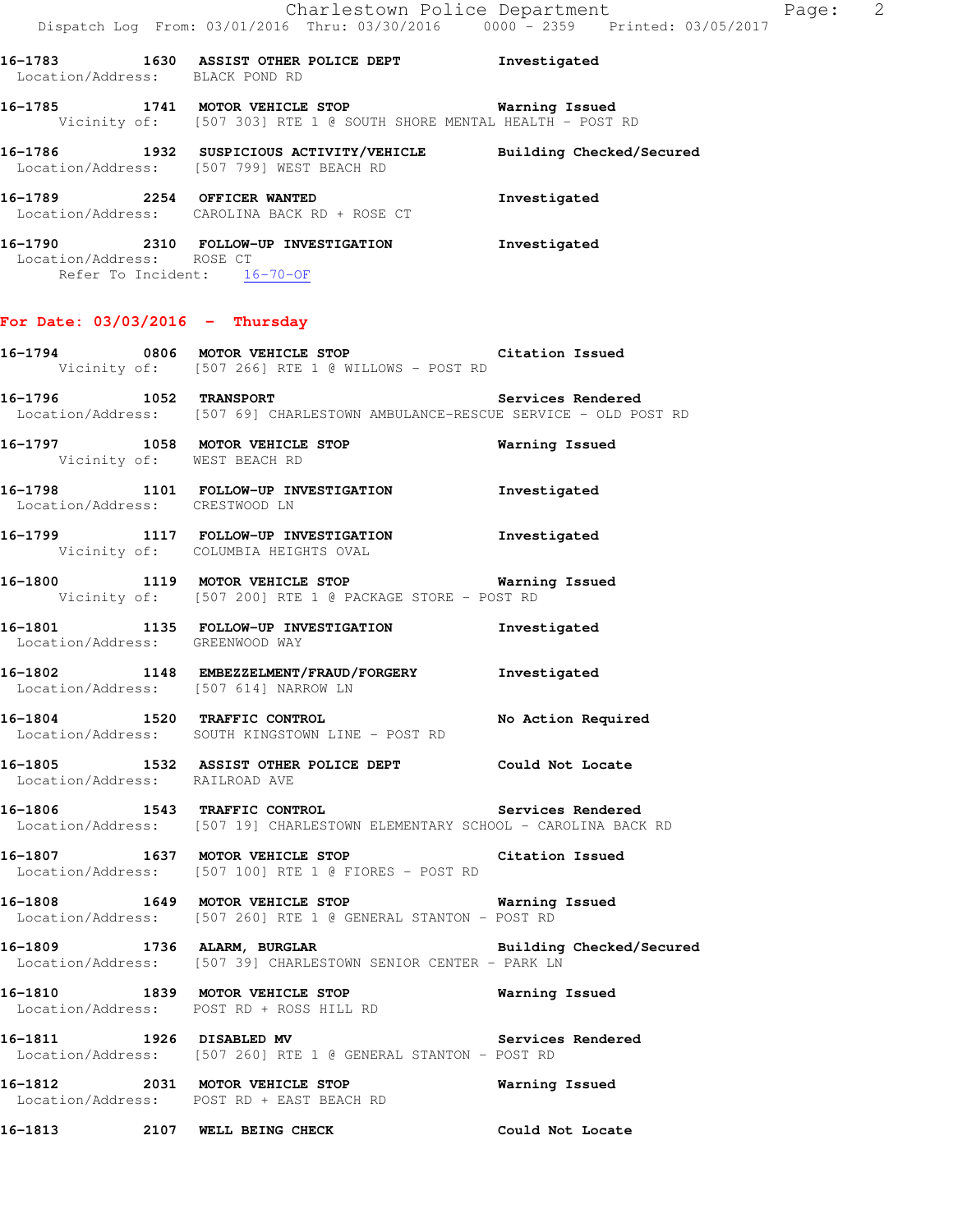|                                |         | Dispatch Log From: 03/01/2016 Thru: 03/30/2016 0000 <sup>-</sup> 2359 Printed: 03/05/2017                                                                                                                                                                                    | Charlestown Police Department<br>Page: 3 |
|--------------------------------|---------|------------------------------------------------------------------------------------------------------------------------------------------------------------------------------------------------------------------------------------------------------------------------------|------------------------------------------|
| Location/Address: RAILROAD AVE |         |                                                                                                                                                                                                                                                                              |                                          |
| Location/Address: AUBURN DR    |         | 16-1814 2134 ASSIST OTHER POLICE DEPT Could Not Locate                                                                                                                                                                                                                       |                                          |
| For Date: 03/04/2016 - Friday  |         |                                                                                                                                                                                                                                                                              |                                          |
| Location/Address: OLD POST RD  |         | 16-1815 0003 POLICE INFORMATION                                                                                                                                                                                                                                              | Investigated                             |
| Location/Address: THOMAS ST    |         | 16-1824 0445 FOLLOW-UP INVESTIGATION                                                                                                                                                                                                                                         | Investigated                             |
| Location/Address: RAILROAD AVE |         | 16-1825 0642 ASSIST OTHER POLICE DEPT Arrest(s) Made<br>Refer To Arrest: 16-23-AR<br>Arrest: RUCH, CARISSA E                                                                                                                                                                 |                                          |
|                                |         | Address: 38 RAILROAD AVE Apt. #C CHARLESTOWN, RI Age: 29<br>Charges: DOMESTIC - 24 HOUR OTHER AGENCY                                                                                                                                                                         |                                          |
|                                |         | 16-1827 6758 TEAM EFFORT - TRAFFIC STOP No Action Required<br>Location/Address: POST RD + TAMANACO DR                                                                                                                                                                        |                                          |
|                                |         | Location/Address: POST RD + TAMANACO DR                                                                                                                                                                                                                                      |                                          |
|                                |         | 16-1828 		 0821 TEAM EFFORT - TRAFFIC STOP Citation Issued<br>Location/Address: POST RD + TAMANACO DR                                                                                                                                                                        |                                          |
|                                | Age: 34 | 16-1829 		 0917 TEAM EFFORT - TRAFFIC STOP 			Arrest(s) Made<br>Location/Address: POST RD + FALCONE LN<br>Refer To Arrest: 16-25-AR<br>Arrest: FARIAS, RONNIE G<br>Address: 26 POND ST Apt. #4B WESTERLY, RI<br>Charges: DRIVING AFTER DENIAL, SUS/REVOCATION-LICENSE        |                                          |
|                                |         | 16-1830 0920 TRAFFIC CONTROL<br>Location/Address: [507 368] CHARLESTOWN RICHMOND FIRE DEPARTMENT - SOUTH COUNTY TRL                                                                                                                                                          | No Action Required                       |
| Location/Address: OAK RIDGE RD |         | 16-1831 1009 EMBEZZELMENT/FRAUD/FORGERY Report Taken<br>Refer To Incident: 16-71-OF                                                                                                                                                                                          |                                          |
|                                |         | 16-1832 1044 ASSIST OTHER AGENCY Services Rendered<br>Location/Address: [507 376] SAINT JAMES CHURCH - MATUNUCK SCHOOLHOUSE RD                                                                                                                                               |                                          |
| Location/Address: BOTKA DR     |         | 16-1835 1426 ASSIST CITIZEN                                                                                                                                                                                                                                                  | Services Rendered                        |
| Location/Address: OLD POST RD  |         | 16-1836 1428 ASSIST CITIZEN<br>Refer To Incident: 16-72-OF                                                                                                                                                                                                                   | Services Rendered                        |
|                                |         | 16-1840 1912 SUSPICIOUS ACTIVITY/VEHICLE Services Rendered<br>Location/Address: NARROW LN + OLD POST RD                                                                                                                                                                      |                                          |
|                                |         | 16-1841 1939 MOTOR VEHICLE STOP<br>Location/Address: CAROLINA BACK RD + SKAGERRAK RD                                                                                                                                                                                         | Warning Issued                           |
|                                |         | 16-1842  2002 MOTOR VEHICLE STOP  Citation Issued<br>Location/Address: SHANNOCK RD + MAPLE LAKE FARM RD<br>Refer To Summons: 16-26-AR<br>Summons: JOHNSON, CHRISTOPHER B<br>Address: 98 RODMAN ST SOUTH KINGSTOWN, RI<br>Age: 44<br>Charges: DRIVING WITHOUT/EXPIRED LICENSE |                                          |
|                                |         |                                                                                                                                                                                                                                                                              | No Action Required                       |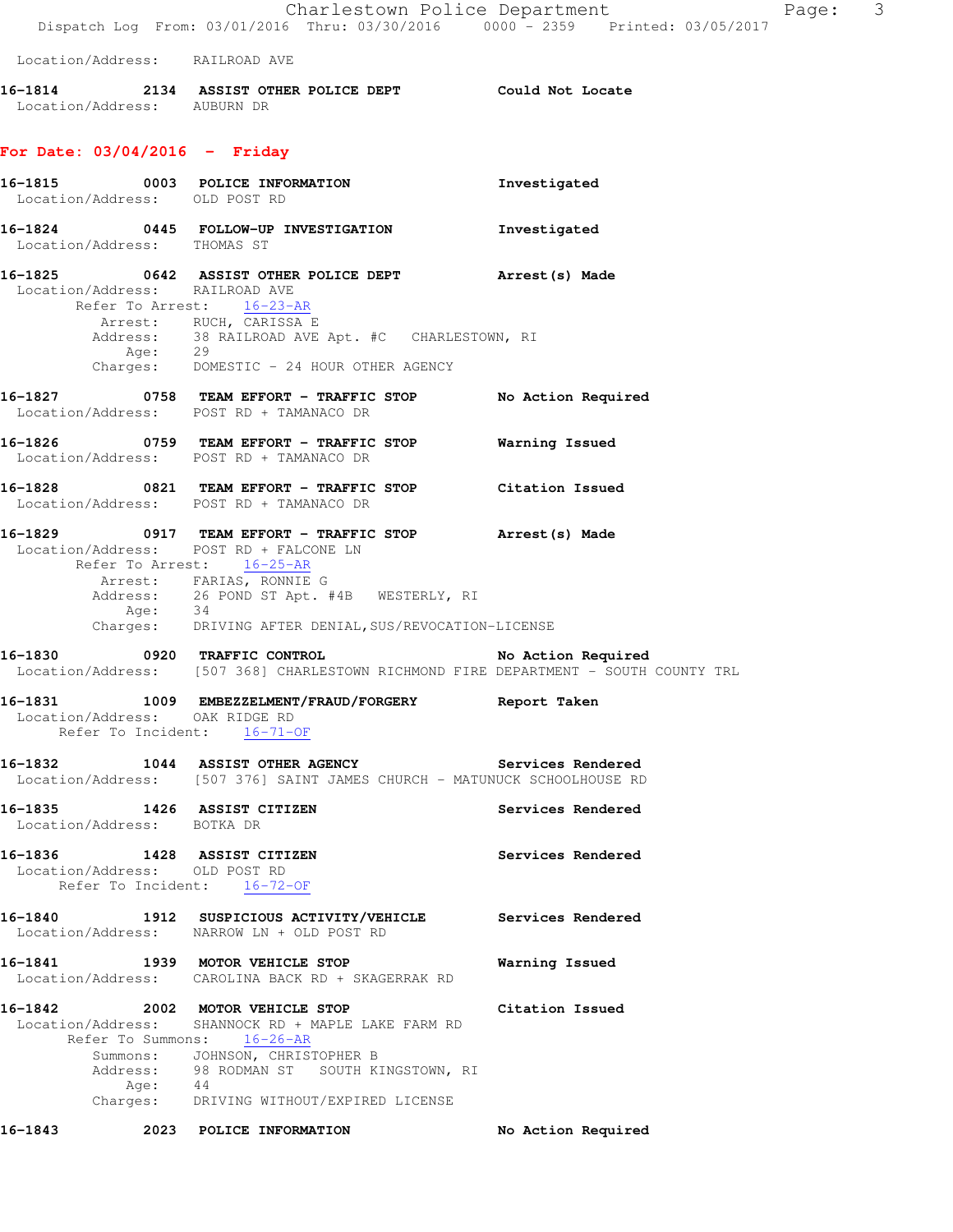|                                                           | Dispatch Log From: 03/01/2016 Thru: 03/30/2016 0000 - 2359 Printed: 03/05/2017                                                | Charlestown Police Department<br>Page: 4 |  |
|-----------------------------------------------------------|-------------------------------------------------------------------------------------------------------------------------------|------------------------------------------|--|
|                                                           | Location/Address: [507 215] SAINT ANDREW LUTHERAN CHURCH - EAST BEACH RD                                                      |                                          |  |
|                                                           | 16-1844 2023 MOTOR VEHICLE STOP<br>Location/Address: POST RD + PROSSER TRL                                                    | Warning Issued                           |  |
| For Date: $03/05/2016$ - Saturday                         |                                                                                                                               |                                          |  |
|                                                           | Location/Address: [507 15] CASTLEROCK CONDOMINIUMS - CASTLE ROCK DR                                                           |                                          |  |
| Location/Address: STARRETT DR                             |                                                                                                                               |                                          |  |
|                                                           | 16-1863 1113 MOTOR VEHICLE STOP 10 Citation Issued<br>Location/Address: [507 266] RTE 1 @ WILLOWS - POST RD                   |                                          |  |
| Vicinity of: ARNOLDA ROUND RD                             | 16-1864 1136 SUSPICIOUS ACTIVITY/VEHICLE Investigated                                                                         |                                          |  |
|                                                           | 16-1865 1148 SUSPICIOUS ACTIVITY/VEHICLE Field Interrogation<br>Location/Address: [507 248] HENRY'S FRUIT STAND - OLD POST RD |                                          |  |
|                                                           | 16-1866 1224 MVA - Minor<br>Location/Address: [507 33] BROOKSIDE APARTMENTS - SOUTH COUNTY TRL                                | No Action Required                       |  |
|                                                           | 16-1867 1350 ALARM, FIRE<br>Location/Address: SOUTH COUNTY TRL                                                                |                                          |  |
|                                                           | 16-1869 1421 ASSIST CITIZEN<br>Location/Address: [507 23] U.S. FISH & WILDLIFE HEADQUARTERS - BEND RD                         | Services Rendered                        |  |
| Location/Address: BOTKA DR<br>Refer To Incident: 16-73-OF | 16-1870 1529 PSYCHOLOGICAL EMERGENCY Transported to Hospital                                                                  |                                          |  |
|                                                           | 16-1871 1608 TRAFFIC CONTROL 100 Services Rendered<br>Location/Address: POST RD + PROSSER TRL                                 |                                          |  |
| Location/Address: FOXTROT DR                              | 16-1874 2032 ASSIST OTHER POLICE DEPT Services Rendered                                                                       |                                          |  |
| For Date: $03/06/2016$ - Sunday                           |                                                                                                                               |                                          |  |
| 16-1883 0826 COMPLAINT                                    | Location/Address: [507 328] BURDICKVILLE RD @ HOPKINTON LINE - BURDICKVILLE RD                                                | Investigated                             |  |
|                                                           | 16-1885 1144 MOTOR VEHICLE STOP<br>Location/Address: [507 272] RTE 1 @ WILCOX TAVERN - POST RD                                | No Action Required                       |  |
|                                                           | 16-1886 1251 SUSPICIOUS ACTIVITY/VEHICLE No Action Required<br>Location/Address: [507 462] ROCKY'S TREE SERVICE - KLONDIKE RD |                                          |  |
| Location/Address: RAILROAD AVE                            | 16-1889 1712 ANNOYING PHONE CALLS                                                                                             | Investigated                             |  |

Refer To Incident:  $16-74-OF$ 

**16-1890 1742 SUSPICIOUS ACTIVITY/VEHICLE Removed Hazard**  Location/Address: CHARLESTOWN BEACH RD + THOMAS ST

**16-1892 1816 PSYCHOLOGICAL EMERGENCY Transported to Hospital**  Location/Address: CAROLINA BACK RD + SKAGERRAK RD

**16-1893 1935 BURGLARY (B & E) Arrest(s) Made**  Location/Address: LAURI DR Refer To Arrest: 16-27-AR Arrest: SAUNDERS, KYLE R Address: 61 LAURI DR Apt. #9 CHARLESTOWN, RI Age: 21 Charges: DRIVING-DENIAL,SUS/REV-LICENSE-FOR CERTAIN VIOL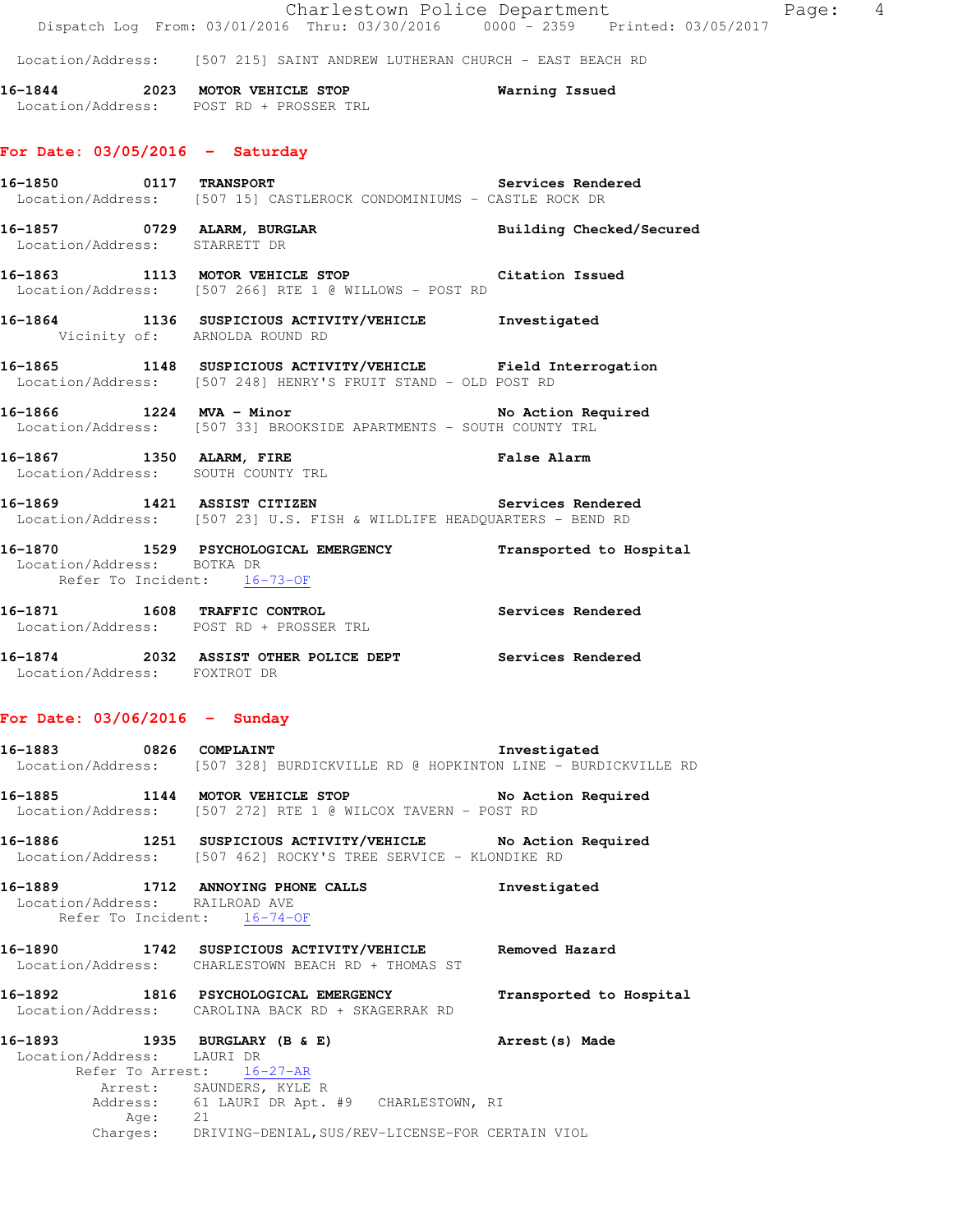VANDALISM/MALICIOUS INJURY TO PROPERTY POSSESSION OF MARIJUANA-1st OFFENSE

# **For Date: 03/07/2016 - Monday**

|                                  | 16-1896 0129 WELL BEING CHECK<br>Investigated<br>Location/Address: SONQUIPAUG RD                                                                         |                    |
|----------------------------------|----------------------------------------------------------------------------------------------------------------------------------------------------------|--------------------|
|                                  | 16-1900 0559 MOTOR VEHICLE STOP NO Action Required<br>Location/Address: [507 1] CHARLESTOWN TOWN HALL - SOUTH COUNTY TRL                                 |                    |
|                                  | 16-1901 0610 MOTOR VEHICLE STOP Warning Issued<br>Location/Address: POST RD + WILDFLOWER RD                                                              |                    |
| 16-1904 0754 TRANSPORT           | Location/Address: LAURI DR                                                                                                                               | Services Rendered  |
|                                  | 16-1907 0934 ASSIST CITIZEN Services Rendered<br>Location/Address: JACOB PERRY DR                                                                        |                    |
|                                  | 16-1908 0937 OFFICER WANTED 16-1908 Investigated<br>Location/Address: [507 642] CHARLESTOWN POLICE DEPARTMENT - OLD POST RD                              |                    |
|                                  | 16-1909 1033 ANNOYING PHONE CALLS 1nvestigated<br>Location/Address: [507 642] CHARLESTOWN POLICE DEPARTMENT - OLD POST RD<br>Refer To Incident: 16-76-OF |                    |
|                                  | 16-1911 1616 MOTOR VEHICLE STOP <b>Warning Issued</b><br>Location/Address: [507 276] RTE 2 @ RICHMOND LINE - SOUTH COUNTY TRL                            |                    |
|                                  | 16-1912 1657 DISABLED MV<br>Location/Address: NARROW LN + KNUDSEN DR                                                                                     | Investigated       |
|                                  | 16-1913 1712 MOTOR VEHICLE STOP 6 Warning Issued<br>Location/Address: POST RD + WEST BEACH RD                                                            |                    |
| Location/Address: LAURI DR       | 16-1914 1719 FOLLOW-UP INVESTIGATION Services Rendered                                                                                                   |                    |
|                                  | 16-1915 1817 FIRE, OTHER Extinquished<br>Location/Address: OLD SHANNOCK RD                                                                               |                    |
|                                  | 16-1917 2127 SUSPICIOUS ACTIVITY/VEHICLE Investigated<br>Location/Address: [507 31] BLUE SHUTTERS BEACH - EAST BEACH RD                                  |                    |
|                                  | 16-1918 2132 MOTOR VEHICLE STOP <b>Warning Issued</b><br>Location/Address: HORSEHOE FALLS - SHANNOCK RD                                                  |                    |
|                                  | 16-1919 2132 VANDALISM<br>Location/Address: [507 318] EAST BEACH STATE PARKING LOT - EAST BEACH RD                                                       | Investigated       |
| 16-1920                          | $2150$ MVA - Minor<br>Location/Address: POST RD + KING'S FACTORY RD<br>Refer To Accident: 16-25-AC                                                       | Investigated       |
| Location/Address: LAURI DR       | 16-1921 2220 POLICE INFORMATION                                                                                                                          | No Action Required |
| For Date: $03/08/2016$ - Tuesday |                                                                                                                                                          |                    |
|                                  | 16-1929 0612 MOTOR VEHICLE STOP<br>Location/Address: STATE GARAGE - POST RD                                                                              | Warning Issued     |
| 16-1931 0739 DISABLED MV         | Location/Address: [507 72] CUMBERLAND FARMS - OLD POST RD                                                                                                | Services Rendered  |
|                                  | 16-1932 0815 TRAFFIC CONTROL<br>Location/Address: [507 19] CHARLESTOWN ELEMENTARY SCHOOL - CAROLINA BACK RD                                              | No Action Required |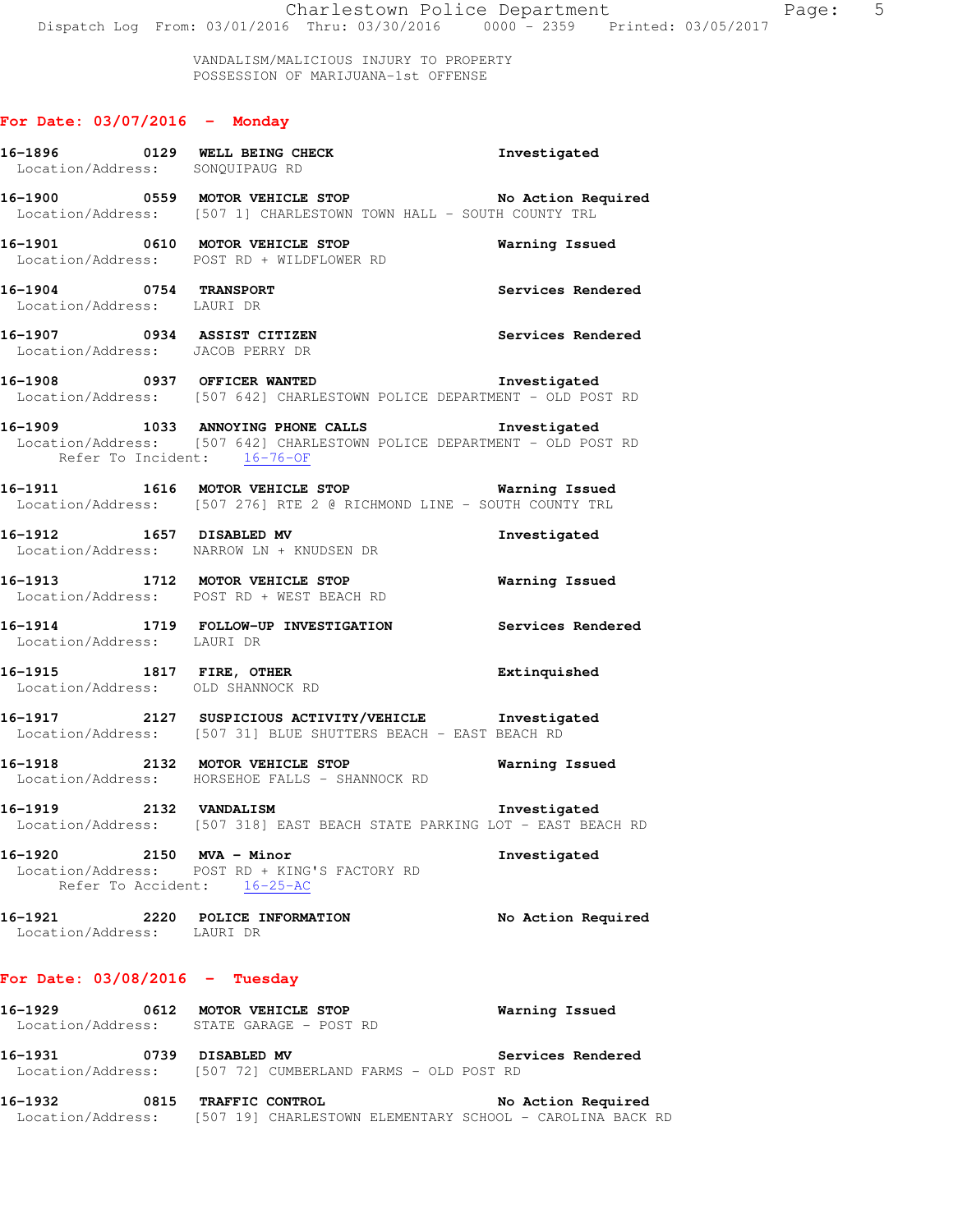| Location/Address: SCAPA FLOW RD                                                                | 16-1934 0858 EMBEZZELMENT/FRAUD/FORGERY Report Taken                                                                                |                         |
|------------------------------------------------------------------------------------------------|-------------------------------------------------------------------------------------------------------------------------------------|-------------------------|
| Refer To Incident: 16-77-OF<br>Location/Address: SOUTH LEWIS ST<br>Refer To Incident: 16-78-OF | 16-1935 0954 WELL BEING CHECK                                                                                                       | Transported to Hospital |
| 16-2349 1139 ANIMAL COMPLAINT<br>Location/Address: CHEROKEE BND                                |                                                                                                                                     | Investigated            |
|                                                                                                | 16-1939 1146 MOTOR VEHICLE STOP 6 Warning Issued<br>Location/Address: [507 261] RTE 1 @ STATE GARAGE - POST RD                      |                         |
|                                                                                                | 16-1941   1218   ROAD HAZARD/OBSTRUCTION   Removed Hazard Location/Address: EAST BEACH RD                                           |                         |
| Vicinity of: SAND PLAIN RD<br>Refer To Accident: 16-26-AC                                      | 16-1942 1249 MVA - Minor Nine and Seport Taken                                                                                      |                         |
|                                                                                                | 16-1943 1325 SUSPICIOUS ACTIVITY/VEHICLE Could Not Locate<br>Location/Address: [507 372] SOUTH SHORE MENTAL HEALTH - OLD POST RD    |                         |
|                                                                                                | 16-1945 1339 MOTOR VEHICLE COMPLAINT Could Not Locate<br>Vicinity of: [507 267] RTE 1 @ HITCHING POST - POST RD                     |                         |
| Location/Address: SHIRLEY DR                                                                   | 16-1946 1426 POLICE INFORMATION No Action Required                                                                                  |                         |
|                                                                                                | 16-1949 1538 SUSPICIOUS ACTIVITY/VEHICLE Investigated<br>Location/Address: [507 258] RTE 1 @ SOUTH KINGSTOWN LINE - POST RD         |                         |
|                                                                                                | 16-1950 1551 MOTOR VEHICLE STOP<br>Location/Address: POST RD + SCHOOLHOUSE POND RD                                                  | Warning Issued          |
|                                                                                                | 16-1951 1608 ASSIST CITIZEN<br>Location/Address: POST RD + KING'S FACTORY RD                                                        | Services Rendered       |
| Location/Address: POST RD + BEND RD                                                            | 16-1953 1635 MOTOR VEHICLE STOP                                                                                                     | No Action Required      |
|                                                                                                | 16-1954 1639 MOTOR VEHICLE STOP<br>Location/Address: NARROW LN + KNUDSEN DR                                                         | <b>Warning Issued</b>   |
|                                                                                                | 16-1955 1659 MOTOR VEHICLE STOP<br>Location/Address: OLD COACH RD + LADY SLIPPER DR                                                 | No Action Required      |
| Location/Address: OLD COACH RD                                                                 | 16-1956 1723 FOLLOW-UP INVESTIGATION                                                                                                | Investigated            |
|                                                                                                | 16-1957 1735 TRAFFIC CONTROL<br>Location/Address: POST RD + KING'S FACTORY RD                                                       | Services Rendered       |
|                                                                                                | 16-1958 1748 MOTOR VEHICLE STOP 6 Warning Issued<br>Location/Address: [507 372] SOUTH SHORE MENTAL HEALTH - OLD POST RD             |                         |
|                                                                                                | 16-1959 1800 MOTOR VEHICLE STOP<br>Vicinity of: [507 258] RTE 1 @ SOUTH KINGSTOWN LINE - POST RD                                    | <b>Warning Issued</b>   |
|                                                                                                | 16-1961 1955 MOTOR VEHICLE STOP<br>Location/Address: NARROW LN + GENERAL STANTON LN                                                 | Citation Issued         |
|                                                                                                | 16-1962 2101 MOTOR VEHICLE STOP<br>Vicinity of: OLD COACH RD + SHANNOCK RD                                                          | <b>Warning Issued</b>   |
|                                                                                                | 16-1966 2152 MOTOR VEHICLE COMPLAINT Taken/Refered to Other A<br>Location/Address: [507 258] RTE 1 @ SOUTH KINGSTOWN LINE - POST RD |                         |

**For Date: 03/09/2016 - Wednesday**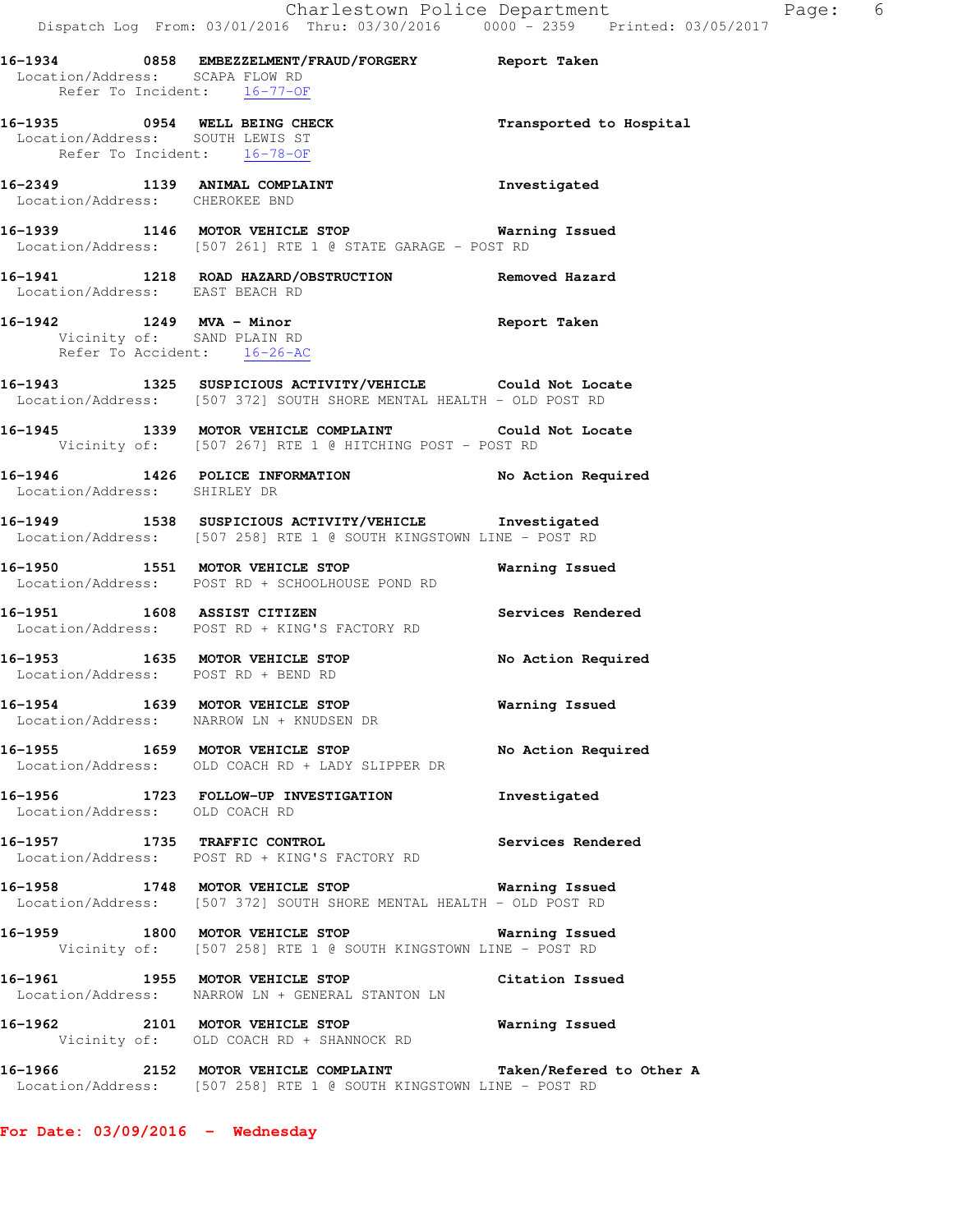**16-1969 0024 MOTOR VEHICLE STOP Citation Issued** 

Location/Address: BISCUIT CITY RD

**16-1972 0117 MOTOR VEHICLE STOP Warning Issued**  Location/Address: SOUTH COUNTY TRL + CLARKIN POND RD **16-1983 0537 MOTOR VEHICLE STOP Citation Issued**  Location/Address: [507 221] SHERMAN'S AUTO BODY INC - SOUTH COUNTY TRL **16-1984 0549 MOTOR VEHICLE STOP Warning Issued**  Location/Address: POST RD + TAMANACO DR **16-1985 0558 MOTOR VEHICLE STOP Warning Issued**  Location/Address: SOUTH COUNTY TRL + NEW BISCUIT CITY RD **16-1986 0610 MOTOR VEHICLE STOP Warning Issued**  Location/Address: [507 45] RIPPY'S LIQUOR MART - SOUTH COUNTY TRL **16-1987 0633 MOTOR VEHICLE STOP Citation Issued**  Location/Address: POST RD + SOUTH COUNTY TRL **16-1989 0941 DISABLED MV Services Rendered**  Location/Address: [507 263] RTE 1 @ TOURIST INFO - POST RD **16-1990 1007 MOTOR VEHICLE STOP Warning Issued**  Vicinity of: EAST BEACH RD + PARADISE LN **16-1991 1138 ALARM, BURGLAR False Alarm**  Location/Address: [507 726] COVE DR **16-1992 1151 EMBEZZELMENT/FRAUD/FORGERY Report Taken**  Location/Address: SHIRLEY DR Refer To Incident: 16-80-OF **16-1993 1506 ANIMAL COMPLAINT No Action Required**  Location/Address: BISCUIT CITY RD **16-1994 1520 DISABLED MV Removed Hazard**  Location/Address: CAROLINA BACK RD + ALTON CAROLINA RD **16-1995 1533 TRESPASSING Unfounded**  Location/Address: ALTON CAROLINA RD 16-1996 1604 ANNOYING PHONE CALLS No Action Required Location/Address: MAPLEWOOD DR **16-1997 1606 ANNOYING PHONE CALLS No Action Required**  Location/Address: THIRD ST **16-1998 1607 MOTOR VEHICLE STOP Warning Issued**  Location/Address: OLD COACH RD + SAND HILL RD **16-1999 1617 EMBEZZELMENT/FRAUD/FORGERY Report Taken**  Location/Address: [507 642] CHARLESTOWN POLICE DEPARTMENT - OLD POST RD Refer To Incident: 16-81-OF **16-2000 1629 MOTOR VEHICLE STOP Warning Issued**  Location/Address: SHANNOCK RD + MAPLE LAKE FARM RD **16-2002 1654 TRAFFIC CONTROL Services Rendered**  Location/Address: POST RD + PROSSER TRL **16-2005 1811 OFFICER WANTED Investigated**  Location/Address: [507 642] CHARLESTOWN POLICE DEPARTMENT - OLD POST RD 16-2007 2101 DISABLED MV **No Action Required** Location/Address: [507 45] RIPPY'S LIQUOR MART - SOUTH COUNTY TRL **16-2008 2105 MOTOR VEHICLE STOP Warning Issued**  Location/Address: POST RD + TAMANACO DR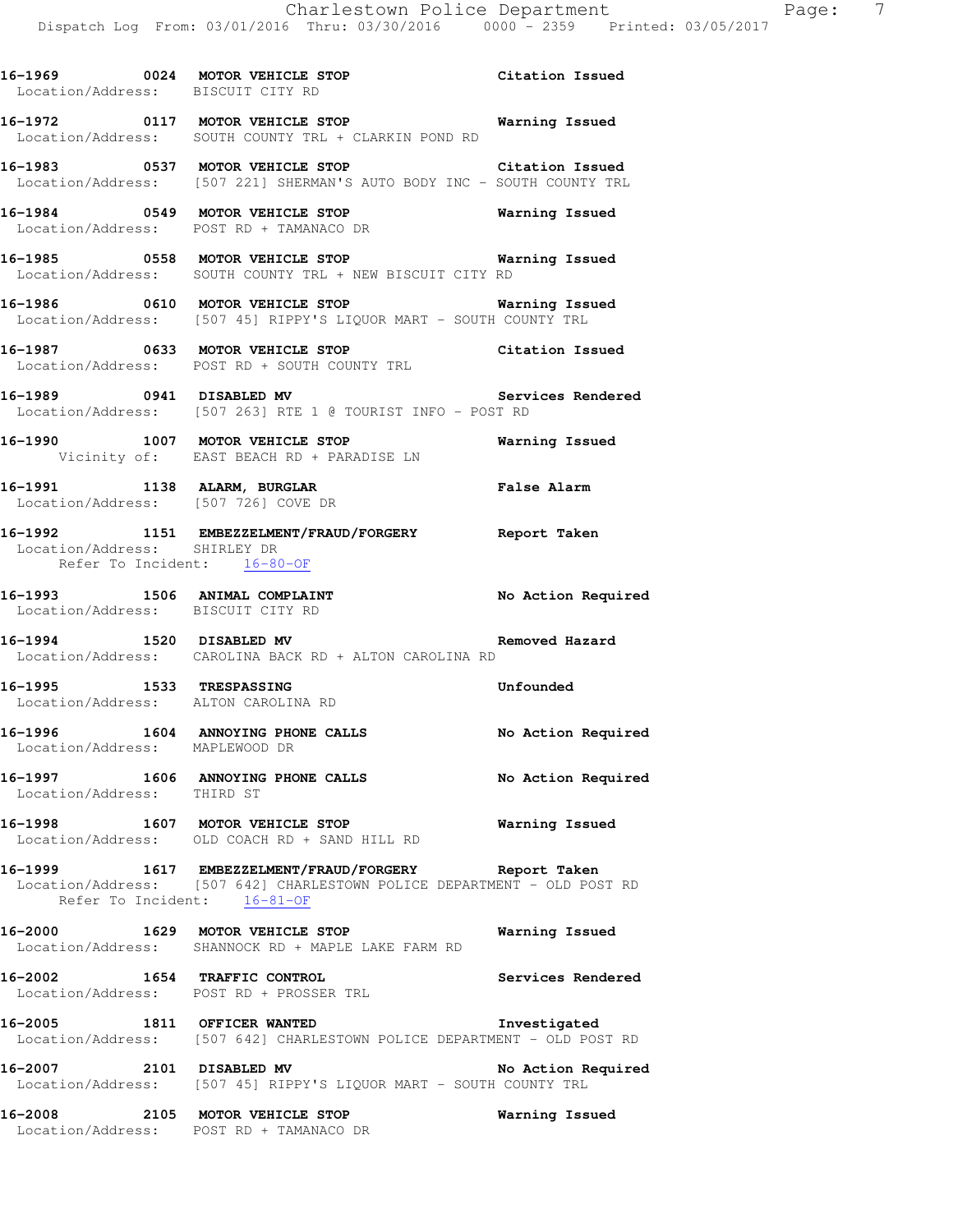|                                   |         | 16-2009 2121 MOTOR VEHICLE STOP 6 Warning Issued<br>Location/Address: POST RD + SCHOOLHOUSE POND RD                                                                                                                                                                                                  |                          |
|-----------------------------------|---------|------------------------------------------------------------------------------------------------------------------------------------------------------------------------------------------------------------------------------------------------------------------------------------------------------|--------------------------|
|                                   |         | 16-2010 2128 DISABLED MV<br>Location/Address: [507 100] RTE 1 @ FIORES - POST RD                                                                                                                                                                                                                     | No Action Required       |
| Location/Address: SHANNOCK RD     |         | 16-2011 2147 MOTOR VEHICLE COMPLAINT 1nvestigated                                                                                                                                                                                                                                                    |                          |
| For Date: $03/10/2016$ - Thursday |         |                                                                                                                                                                                                                                                                                                      |                          |
|                                   |         | 16-2022  0432 FIRE, BRUSH<br>Location/Address: [507 553] KLONDIKE RD                                                                                                                                                                                                                                 | Taken/Refered to Other A |
|                                   |         | 16-2023 0618 TRAFFIC CONTROL No Action Required<br>Location/Address: POST RD + TAMANACO DR                                                                                                                                                                                                           |                          |
|                                   |         | 16-2024 0748 TRANSPORT Services Rendered<br>Location/Address: [507 69] CHARLESTOWN AMBULANCE-RESCUE SERVICE - OLD POST RD                                                                                                                                                                            |                          |
|                                   |         | 16-2027 6806 MOTOR VEHICLE STOP 6 Warning Issued<br>Location/Address: [507 261] RTE 1 @ STATE GARAGE - POST RD                                                                                                                                                                                       |                          |
|                                   | Age: 36 | 16-2029 		 0845 ASSIST OTHER POLICE DEPT 		 Arrest(s) Made<br>Location/Address: [507 228] PHIL & ANN'S SUNSET MOTEL - OLD POST RD<br>Refer To Arrest: 16-29-AR<br>Arrest: EDWARD, KELLY R<br>Address: 5407 POST RD Apt. #38 CHARLESTOWN, RI<br>Charges: BENCH WARRANT ISSUED FROM 4TH DISTRICT COURT |                          |
|                                   |         | $\overline{10000}$ $\overline{1000}$ $\overline{1000}$ $\overline{10000}$ $\overline{10000}$ $\overline{1000}$ $\overline{1000}$ $\overline{10000}$ $\overline{10000}$                                                                                                                               |                          |

**16-2030 1023 MOTOR VEHICLE STOP Warning Issued**  Vicinity of: [507 261] RTE 1 @ STATE GARAGE - POST RD

**16-2033 1256 POLICE INFORMATION No Action Required**  Location/Address: [507 31] BLUE SHUTTERS BEACH - EAST BEACH RD

**16-2034 1319 SUSPICIOUS ACTIVITY/VEHICLE Investigated**  Location/Address: GENERAL STANTON LN

**16-2035 1637 MOTOR VEHICLE STOP Warning Issued**  Location/Address: [507 264] RTE 1 @ WINDSWEPT INN - POST RD

**16-2036 1643 MOTOR VEHICLE STOP Citation Issued**  Location/Address: POST RD + TAMANACO DR

**16-2037 1714 MOTOR VEHICLE STOP No Action Required**  Location/Address: SOUTH KINGSTOWN LINE - WORDEN'S POND RD

**16-2039 1903 MOTOR VEHICLE STOP Arrest(s) Made**  Location/Address: [507 76] DOWNEY WEAVER POST - WHIPPLE DR Refer To Arrest: 16-30-AR Arrest: READY, MICKEY J Address: 374 OLD COACH RD CHARLESTOWN, RI Age: 42 Charges: WARRANT OF ARREST ON AFFIDAVIT

**16-2040 2107 ASSIST OTHER POLICE DEPT Unfounded**  Location/Address: POST RD + WARREN RD

#### **For Date: 03/11/2016 - Friday**

| 16-2041                       | 0025 MOTOR VEHICLE STOP<br>Location/Address: POST RD + NARROW LN | Warning Issued    |
|-------------------------------|------------------------------------------------------------------|-------------------|
| 16-2046                       | 0326 SUSPICIOUS ACTIVITY/VEHICLE                                 | Services Rendered |
| Location/Address: OLD POST RD | Refer To Incident: 16-82-OF                                      |                   |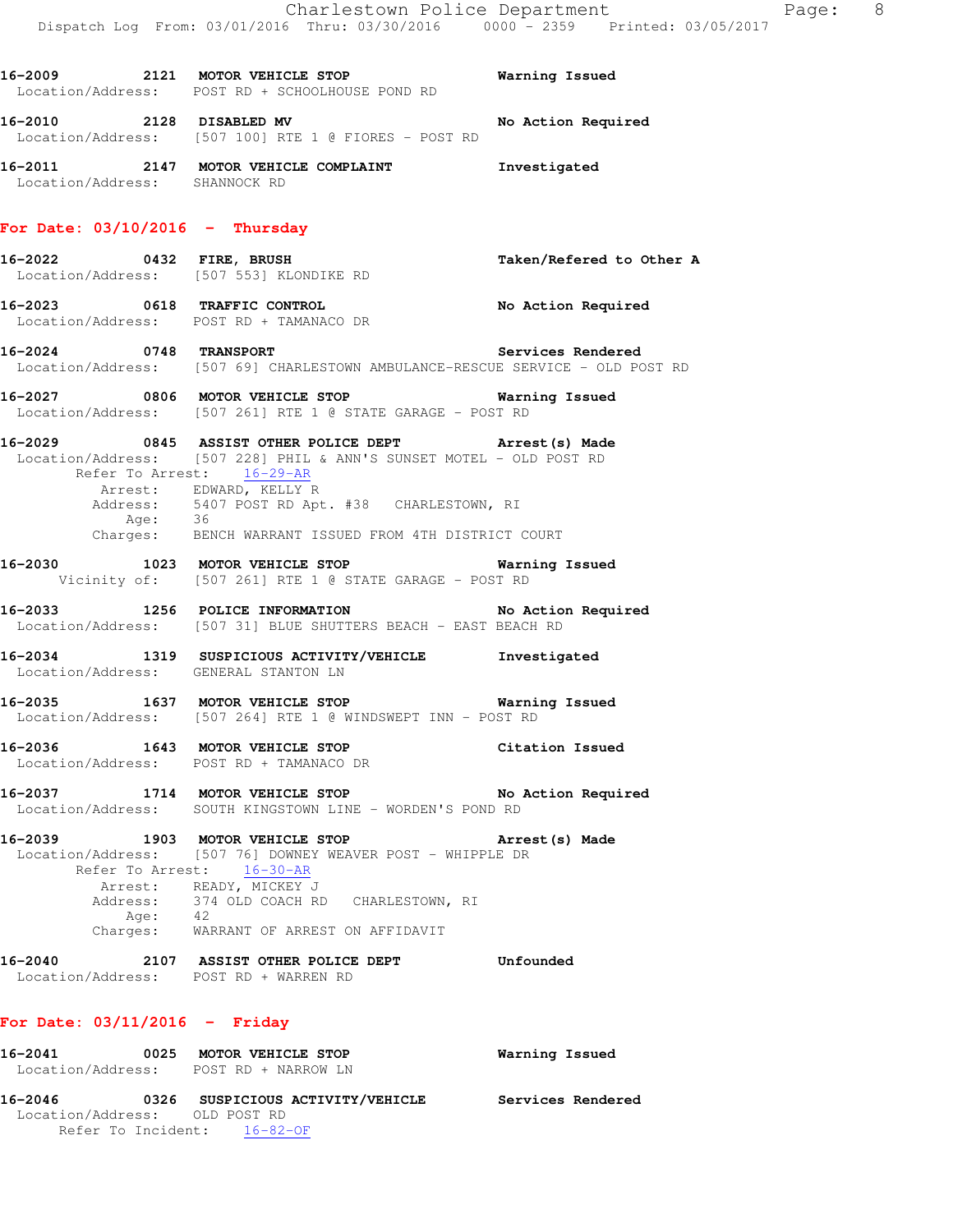|                                | 16-2049 0913 ANIMAL COMPLAINT Services Rendered<br>Location/Address: POST RD + SHIRLEY DR                                          |                   |
|--------------------------------|------------------------------------------------------------------------------------------------------------------------------------|-------------------|
|                                | 16-2050 0923 DISABLED MV<br>Location/Address: [507 642] CHARLESTOWN POLICE DEPARTMENT - OLD POST RD                                | Services Rendered |
|                                | 16-2051 1213 CIVIL MATTER<br>Location/Address: OLD POST RD                                                                         | Services Rendered |
| Location/Address: NINIGRET AVE |                                                                                                                                    |                   |
| Location/Address: INDIAN TRL   | 16-2055 1459 EMBEZZELMENT/FRAUD/FORGERY Report Taken<br>Refer To Incident: $16-83-OF$                                              |                   |
| Location/Address: NIANTIC HWY  | 16-2056 1517 TOWN COUNCIL DOCKET DELIVERY Services Rendered                                                                        |                   |
| Location/Address: LAURI DR     | 16-2057 1547 ASSIST OTHER POLICE DEPT Could Not Locate                                                                             |                   |
|                                | 16-2058 1640 MOTOR VEHICLE STOP No Action Required<br>Location/Address: [507 258] RTE 1 @ SOUTH KINGSTOWN LINE - POST RD           |                   |
| 16-2059 1649 MVA - Minor       | Location/Address: OLD SHANNOCK RD + CAROLINA BACK RD<br>Refer To Accident: 16-27-AC                                                | Report Taken      |
|                                | 16-2060 1716 TRAFFIC CONTROL 1 2000 Services Rendered<br>Location/Address: POST RD + KING'S FACTORY RD                             |                   |
|                                | 16-2061 1823 DIRECTIONS<br>Location/Address: [507 642] CHARLESTOWN POLICE DEPARTMENT - OLD POST RD                                 | Services Rendered |
|                                | 16-2063 2010 ANIMAL COMPLAINT Taken/Refered to Other A<br>Location/Address: [507 26] CHARLESTOWN BREACHWAY - CHARLESTOWN BEACH RD  |                   |
|                                | 16-2064 2013 ASSIST OTHER POLICE DEPT Services Rendered<br>Location/Address: [507 26] CHARLESTOWN BREACHWAY - CHARLESTOWN BEACH RD |                   |
|                                | 16-2068 2236 MOTOR VEHICLE COMPLAINT Unfounded<br>Location/Address: [507 258] RTE 1 @ SOUTH KINGSTOWN LINE - POST RD               |                   |

# **For Date: 03/12/2016 - Saturday**

- **16-2069 0007 MOTOR VEHICLE STOP No Action Required**  Location/Address: [507 261] RTE 1 @ STATE GARAGE - POST RD
- **16-2075 0210 MOTOR VEHICLE STOP No Action Required**  Location/Address: POST RD + FALCONE LN
- **16-2081 0839 MOTOR VEHICLE STOP Citation Issued**  Location/Address: POST RD + TAMANACO DR
- **16-2082 0849 MOTOR VEHICLE STOP Citation Issued**  Location/Address: [507 269] RTE 1 @ DRIVING RANGE - POST RD
- **16-2087 1030 DISABLED MV Investigated**  Location/Address: OLD POST RD + FALCONE LN
- **16-2088 1103 ASSIST CITIZEN Services Rendered**  Location/Address: CASTLE ROCK DR
- **16-2089 1208 ROAD HAZARD/OBSTRUCTION Investigated**  Location/Address: OLD MILL RD + INDIAN CHURCH RD

# **16-2090 1521 ALARM, BURGLAR Building Checked/Secured**  Location/Address: [507 585] STEDMAN & KAZOUNIS - CROSSLAND ST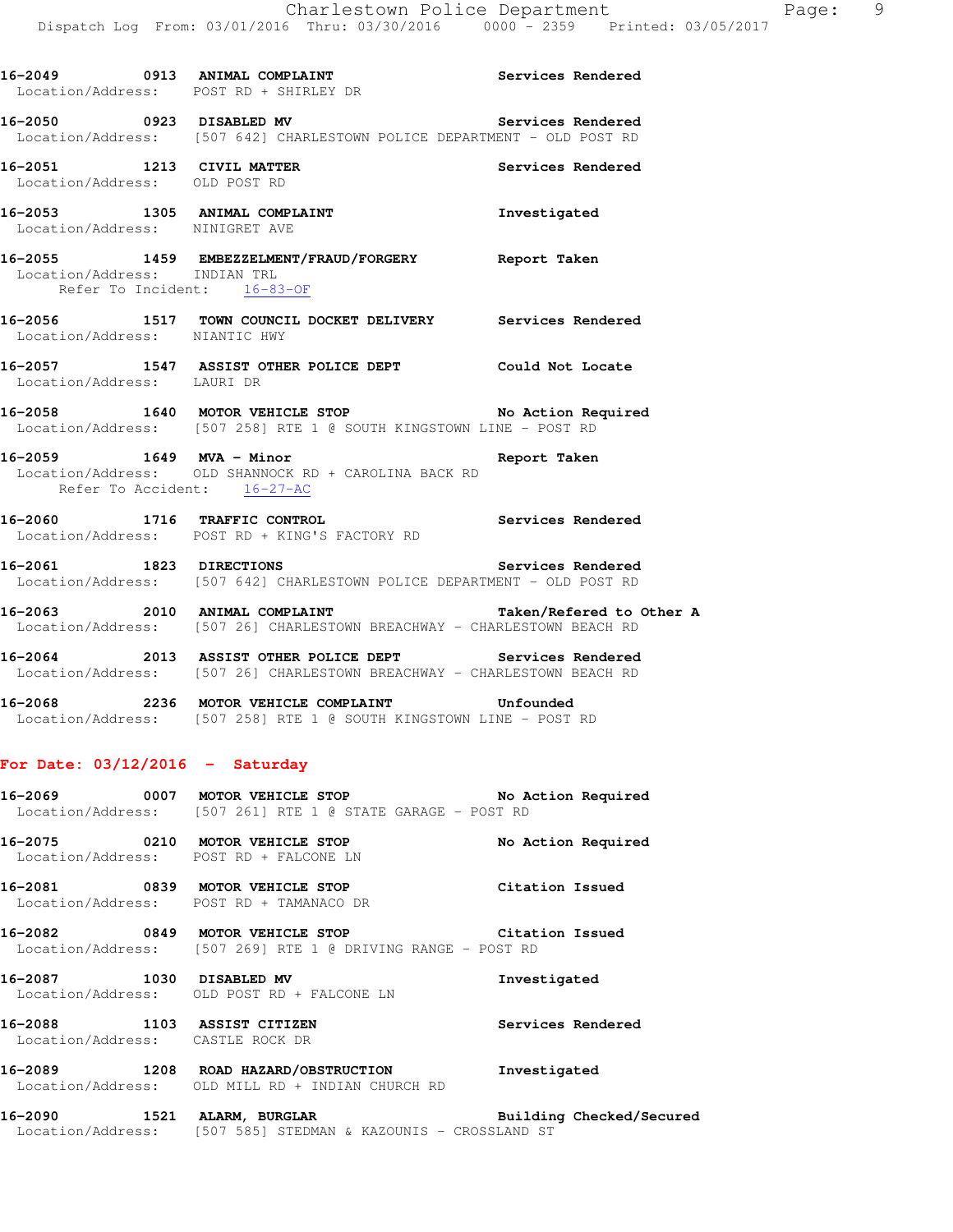**16-2096 1838 POLICE INFORMATION Unfounded**  Location/Address: POST RD + NARROW LN **16-2098 1852 MOTOR VEHICLE STOP Warning Issued**  Location/Address: POST RD + PROSSER TRL **16-2099 1903 MOTOR VEHICLE STOP Warning Issued**  Location/Address: POST RD + TAMANACO DR **16-2100 1904 SUSPICIOUS ACTIVITY/VEHICLE No Action Required**  Location/Address: [507 88] EAST WEST MARKET - POST RD **16-2102 2144 POLICE INFORMATION Unfounded**  Location/Address: POST RD + WARREN RD **16-2104 2203 ALARM, FIRE Building Checked/Secured**  Location/Address: [507 419] WEST BEACH RD **16-2105 2349 SUSPICIOUS ACTIVITY/VEHICLE Services Rendered**  Location/Address: [507 303] RTE 1 @ SOUTH SHORE MENTAL HEALTH - POST RD

**16-2091 1528 MOTOR VEHICLE STOP Warning Issued** 

Location/Address: [507 585] STEDMAN & KAZOUNIS - CROSSLAND ST

**16-2092 1541 TRAFFIC CONTROL Services Rendered** 

**16-2094 1708 ALARM, BURGLAR Building Checked/Secured** 

Location/Address: POST RD + SCHOOLHOUSE POND RD

Location/Address: FIORE'S - POST RD

### **For Date: 03/13/2016 - Sunday**

| 16-2106           | 0016 | MOTOR VEHICLE STOP |  |  |                                            |  | Warning Issued |
|-------------------|------|--------------------|--|--|--------------------------------------------|--|----------------|
| Location/Address: |      |                    |  |  | $[507 261]$ RTE 1 @ STATE GARAGE - POST RD |  |                |

**16-2113 0121 MOTOR VEHICLE STOP Building Checked/Secured**  Location/Address: [507 864] STATE OF RHODE ISLAND DOT GARAGE - CROSS MILLS RD

**16-2114 0316 DOMESTIC/Assault/Diso/Other Arrest(s) Made**  Location/Address: EDGEWARE ST Refer To Arrest: 16-31-AR Arrest: BASLER, PHILLIP M Address: 64 EDGEWARE ST Apt. #4 CHARLESTOWN, RI Age: 22 Charges: DOMESTIC-SIMPLE ASSAULT/BATTERY DOMESTIC-VANDALISM/MALICIOUS INJURY TO PROP VIOLATION -NO CONTACT ORDER

# **16-2115 0600 ANNOYING PHONE CALLS Investigated**  Location/Address: EDGEWARE ST

**16-2119 1634 ANNOYING PHONE CALLS Report Taken**  Location/Address: EDGEWARE ST Refer To Summons: 16-32-AR Summons: BASLER, PHILLIP M Address: 64 EDGEWARE ST Apt. #4 CHARLESTOWN, RI Age: 22<br>Charges: VIO VIOLATION -NO CONTACT ORDER VIOLATION -NO CONTACT ORDER Refer To Incident: 16-84-OF

**16-2121 1714 MOTOR VEHICLE STOP Warning Issued**  Location/Address: POST RD + KING'S FACTORY RD **16-2122 1758 SUSPICIOUS ACTIVITY/VEHICLE Investigated**  Location/Address: CROSSLAND ST

**16-2123 1817 ASSIST OTHER AGENCY Services Rendered**  Location/Address: HOXSIE AVE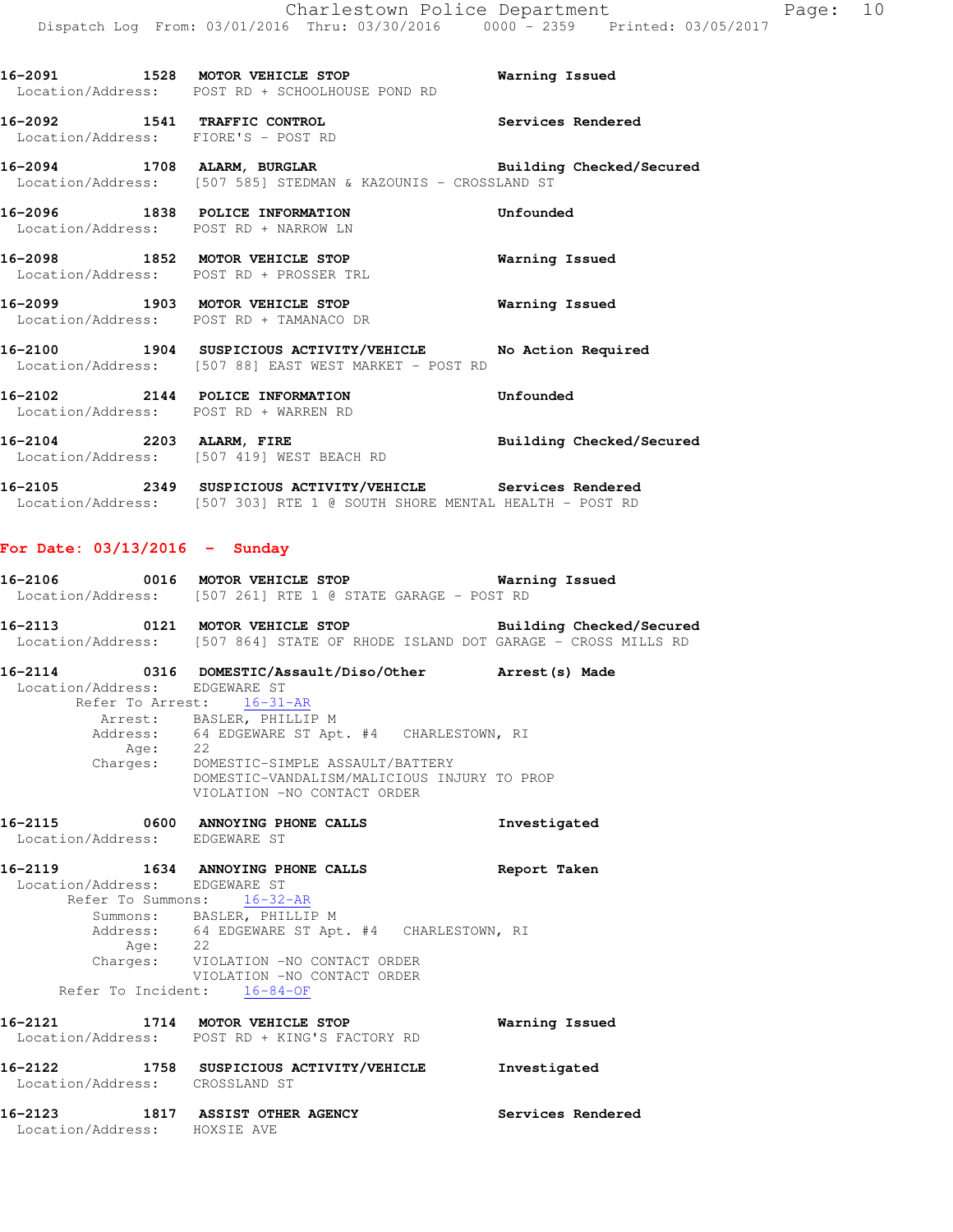#### Refer To Incident: 16-85-OF

#### **16-2124 2213 FIRE, OTHER Extinquished**  Location/Address: EDWARDS LN Refer To Incident: 16-86-OF

# **For Date: 03/14/2016 - Monday**

| 16-2129 0448 ALARM, BURGLAR<br>Location/Address: OLD POST RD   |                                                                                                                  | Investigated          |
|----------------------------------------------------------------|------------------------------------------------------------------------------------------------------------------|-----------------------|
| Location/Address: ARCHES RD                                    | 16-2131 0806 ALARM, BURGLAR                                                                                      | Investigated          |
| Location/Address: SOUTH LEWIS ST                               | 16-2133 0942 FOLLOW-UP INVESTIGATION Services Rendered                                                           |                       |
| Location/Address: OLD POST RD                                  | 16-2135 0956 FOLLOW-UP INVESTIGATION Thvestigated                                                                |                       |
| 16-2136 1024 ESCORT<br>Location/Address: BLACK POND RD         |                                                                                                                  | No Action Required    |
| Location/Address: THOMAS ST<br>Refer To Incident: 16-87-OF     | 16-2137 1149 FOLLOW-UP INVESTIGATION Investigated                                                                |                       |
|                                                                | 16-2138 1156 DISABLED MV<br>Location/Address: POST RD + FALCONE LN                                               | Services Rendered     |
|                                                                | 16-2139 1533 TRAFFIC CONTROL No Action Required<br>Location/Address: [507 260] RTE 1 @ GENERAL STANTON - POST RD |                       |
|                                                                | 16-2140 1544 TRAFFIC CONTROL <b>1888 Services</b> Rendered<br>Location/Address: POST RD + EAST BEACH RD          |                       |
|                                                                | 16-2141 1550 MOTOR VEHICLE STOP<br>Location/Address: POST RD + SOUTH COUNTY TRL                                  | <b>Warning Issued</b> |
|                                                                | 16-2143 1719 MOTOR VEHICLE STOP<br>Location/Address: CAROLINA BACK RD + RAILROAD AVE                             | Warning Issued        |
| 16-2144 2130 OFFICER WANTED<br>Location/Address: BLACK POND RD |                                                                                                                  | Investigated          |
|                                                                | 16-2145 2301 ROAD HAZARD/OBSTRUCTION Services Rendered<br>Location/Address: OLD COACH RD + NARROW LN             |                       |

**16-2148 2328 MOTOR VEHICLE STOP Citation Issued**  Location/Address: SHANNOCK RD + S COUNTY TRL

#### **For Date: 03/15/2016 - Tuesday**

| 16-2162 | 1256 MOTOR VEHICLE STOP                                                 | Warning Issued |
|---------|-------------------------------------------------------------------------|----------------|
|         | Location/Address: [507 303] RTE 1 @ SOUTH SHORE MENTAL HEALTH - POST RD |                |
| 16–2163 | 1357 MVA - Minor                                                        | Report Taken   |
|         | Location/Address: SOUTH COUNTY TRL + OLD MILL RD                        |                |
|         | Refer To Accident: 16-28-AC                                             |                |

**16-2164 1525 ASSIST CITIZEN Services Rendered**  Location/Address: [507 72] CUMBERLAND FARMS - OLD POST RD

**16-2165 1529 FIRE, VEHICLE Extinquished**  Location/Address: GAVITT AVE Refer To Incident: 16-88-OF

**16-2167 1700 MOTOR VEHICLE STOP Warning Issued**  Location/Address: POST RD + SOUTH COUNTY TRL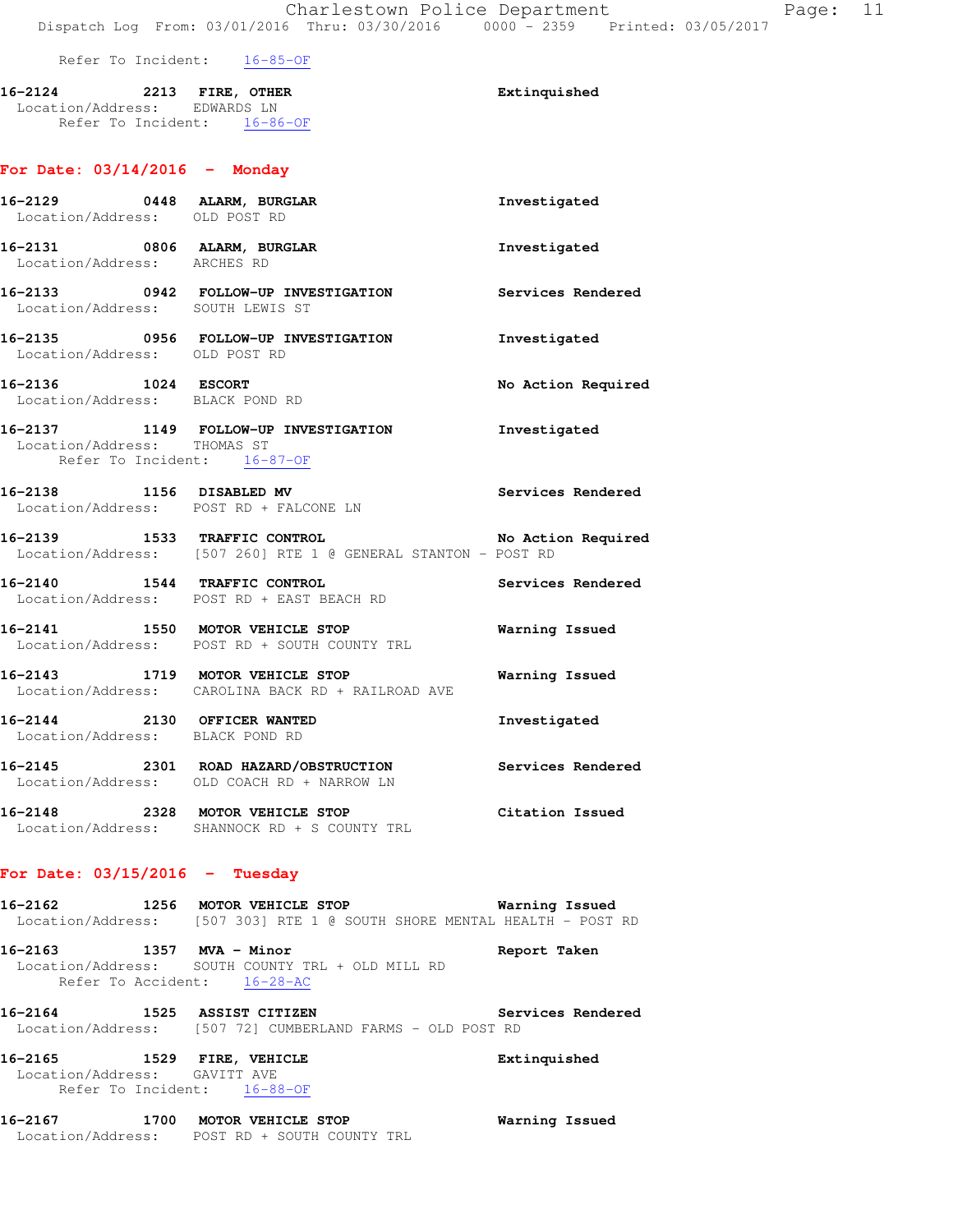**16-2168 1712 MOTOR VEHICLE STOP Citation Issued**  Location/Address: POST RD + KING'S FACTORY RD

**16-2169 1722 MOTOR VEHICLE STOP Warning Issued**  Location/Address: POST RD + WILDFLOWER RD

**16-2170 1733 MOTOR VEHICLE STOP Citation Issued**  Location/Address: [507 262] WINDSWEPT INN - POST RD + PROSSER TRL

**16-2174 1837 MOTOR VEHICLE STOP Warning Issued**  Location/Address: POST RD + SOUTH COUNTY TRL

**16-2175 2029 MOTOR VEHICLE STOP No Action Required**  Location/Address: [507 380] U.S. FISH & WILDLIFE PROPERTY - NINIGRET PARK - POST RD

**16-2176 2042 VIOLATION OF RO/NCO Report Taken**  Location/Address: BISCUIT CITY RD Refer To Incident: 16-89-OF

**16-2178 2142 POLICE INFORMATION No Action Required**  Location/Address: BOTKA DR

## **For Date: 03/16/2016 - Wednesday**

- **16-2182 0116 MOTOR VEHICLE STOP Warning Issued**  Location/Address: POST RD + PROSSER TRL
- **16-2184 0129 MOTOR VEHICLE STOP Citation Issued**  Location/Address: POST RD + PROSSER TRL
- **16-2191 0915 MOTOR VEHICLE STOP Warning Issued**  Vicinity of: [507 261] RTE 1 @ STATE GARAGE - POST RD
- **16-2192 0927 FOLLOW-UP INVESTIGATION Investigated**  Vicinity of: [507 271] RTE 1 @ MICHAEL'S - POST RD
- **16-2193 1010 MOTOR VEHICLE STOP Citation Issued**  Location/Address: POST RD + PROSSER TRL
- **16-2194 1019 MOTOR VEHICLE STOP Citation Issued**  Location/Address: POST RD + PROSSER TRL
- **16-2196 1103 POLICE INFORMATION Report Taken**  Location/Address: OLD RD
- **16-2200 1323 MOTOR VEHICLE STOP Citation Issued**  Location/Address: WEST BEACH RD
- **16-2201 1334 MOTOR VEHICLE STOP Citation Issued**  Location/Address: [507 266] RTE 1 @ WILLOWS - POST RD
- **16-2202 1345 TRAFFIC CONTROL No Action Required**  Location/Address: POST RD

**16-2203 1558 MOTOR VEHICLE STOP No Action Required**  Location/Address: SHANNOCK RD + WORDEN'S POND RD

**16-2204 1614 TRAFFIC CONTROL Services Rendered**  Location/Address: POST RD + KING'S FACTORY RD

**16-2205 1651 ALARM, BURGLAR Building Checked/Secured**  Location/Address: STARRETT DR

**16-2206 1737 MOTOR VEHICLE STOP Investigated**  Location/Address: [507 258] RTE 1 @ SOUTH KINGSTOWN LINE - POST RD

**16-2207 2000 WARRANT ARREST Arrest(s) Made**  Location/Address: BURDICKVILLE RD Refer To Arrest: 16-34-AR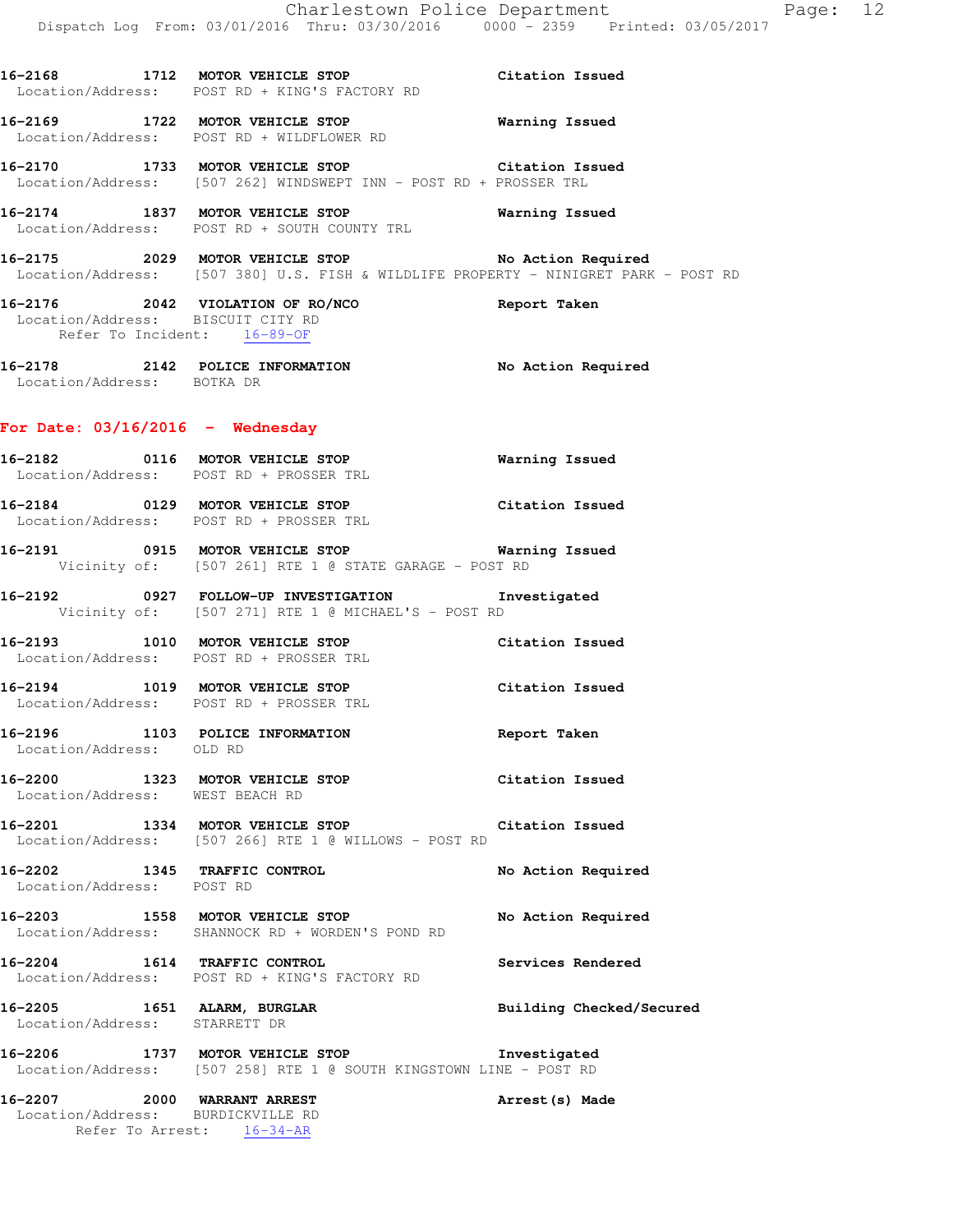|                                                                | Dispatch Log From: 03/01/2016 Thru: 03/30/2016 0000 - 2359 Printed: 03/05/2017                                                      | Charlestown Police Department<br>Page: 13 |  |
|----------------------------------------------------------------|-------------------------------------------------------------------------------------------------------------------------------------|-------------------------------------------|--|
|                                                                | Arrest: NORTHUP, SHERRON<br>Address: 155 ALTON BRADFORD RD HOPKINTON, RI<br>Age: 19<br>Charges: VIOLATION OF FAMILY COURT ORDER     |                                           |  |
| Location/Address: MIDLAND RD                                   | 16-2209 2239 ALARM, BURGLAR                                                                                                         | Building Checked/Secured                  |  |
| Location/Address: MIDLAND RD                                   | 16-2210 2248 ALARM, BURGLAR                                                                                                         | Building Checked/Secured                  |  |
| For Date: $03/17/2016$ - Thursday                              |                                                                                                                                     |                                           |  |
| Location/Address: MIDLAND RD                                   | 16-2217 0203 ALARM, BURGLAR                                                                                                         | No Action Required                        |  |
|                                                                | 16-2222 0611 MOTOR VEHICLE STOP<br>Location/Address: POST RD + TAMANACO DR                                                          | Warning Issued                            |  |
| Location/Address: SAND PLAIN RD                                | 16-2223 0732 MOTOR VEHICLE STOP                                                                                                     | Services Rendered                         |  |
|                                                                | 16-2224 0755 MOTOR VEHICLE STOP 6 Warning Issued<br>Location/Address: SOUTH COUNTY TRL + CAROLINA BACK RD                           |                                           |  |
|                                                                | 16-2226 0848 TRANSPORT<br>Location/Address: [507 642] CHARLESTOWN POLICE DEPARTMENT - OLD POST RD                                   | Taken/Refered to Other A                  |  |
|                                                                | 16-2227 1225 MOTOR VEHICLE STOP<br>Location/Address: POST RD + SCHOOLHOUSE POND RD                                                  | No Action Required                        |  |
| 16-2228 1545 OFFICER WANTED<br>Location/Address: ROSS HILL RD  |                                                                                                                                     | Investigated                              |  |
| Location/Address: BLACK POND RD<br>Refer To Incident: 16-91-OF | 16-2229 1710 DOMESTIC/Assault/Diso/Other Investigated                                                                               |                                           |  |
| Location/Address: AUBURN DR                                    | 16-2230 1911 ASSIST OTHER POLICE DEPT Services Rendered                                                                             |                                           |  |
| 16-2231<br>Location/Address: AUBURN DR                         | 1930 ASSIST OTHER POLICE DEPT Services Rendered                                                                                     |                                           |  |
| Location/Address: BOTKA DR                                     | 16-2232 1936 TEAM EFFORT - TRAFFIC STOP Warning Issued                                                                              |                                           |  |
|                                                                | 16-2233 1944 TEAM EFFORT - TRAFFIC STOP Citation Issued<br>Location/Address: SOUTH COUNTY TRL + OLD MILL RD                         |                                           |  |
| Location/Address: LAKESIDE DR                                  | 16-2234 1958 ASSIST OTHER POLICE DEPT Services Rendered                                                                             |                                           |  |
|                                                                | 16-2236 2014 FOLLOW-UP INVESTIGATION Investigated<br>Location/Address: [507 642] CHARLESTOWN POLICE DEPARTMENT - OLD POST RD        |                                           |  |
|                                                                | 16-2238 2021 TEAM EFFORT - TRAFFIC STOP Citation Issued<br>Location/Address: SOUTH COUNTY TRL + SHANNOCK RD                         |                                           |  |
|                                                                | 16-2240  2058 TEAM EFFORT - TRAFFIC STOP Warning Issued<br>Location/Address: POST RD + SOUTH COUNTY TRL                             |                                           |  |
|                                                                | 16-2242 2149 TEAM EFFORT - TRAFFIC STOP Citation Issued<br>Location/Address: [507 364] CROTTY AND SONS AUTO BODY - SOUTH COUNTY TRL |                                           |  |
| Location/Address: SHANNOCK RD                                  | 16-2243 2212 DOMESTIC/Assault/Diso/Other Investigated                                                                               |                                           |  |
|                                                                | 16-2244 2238 TEAM EFFORT - TRAFFIC STOP Warning Issued<br>Location/Address: [507 266] RTE 1 @ WILLOWS - POST RD                     |                                           |  |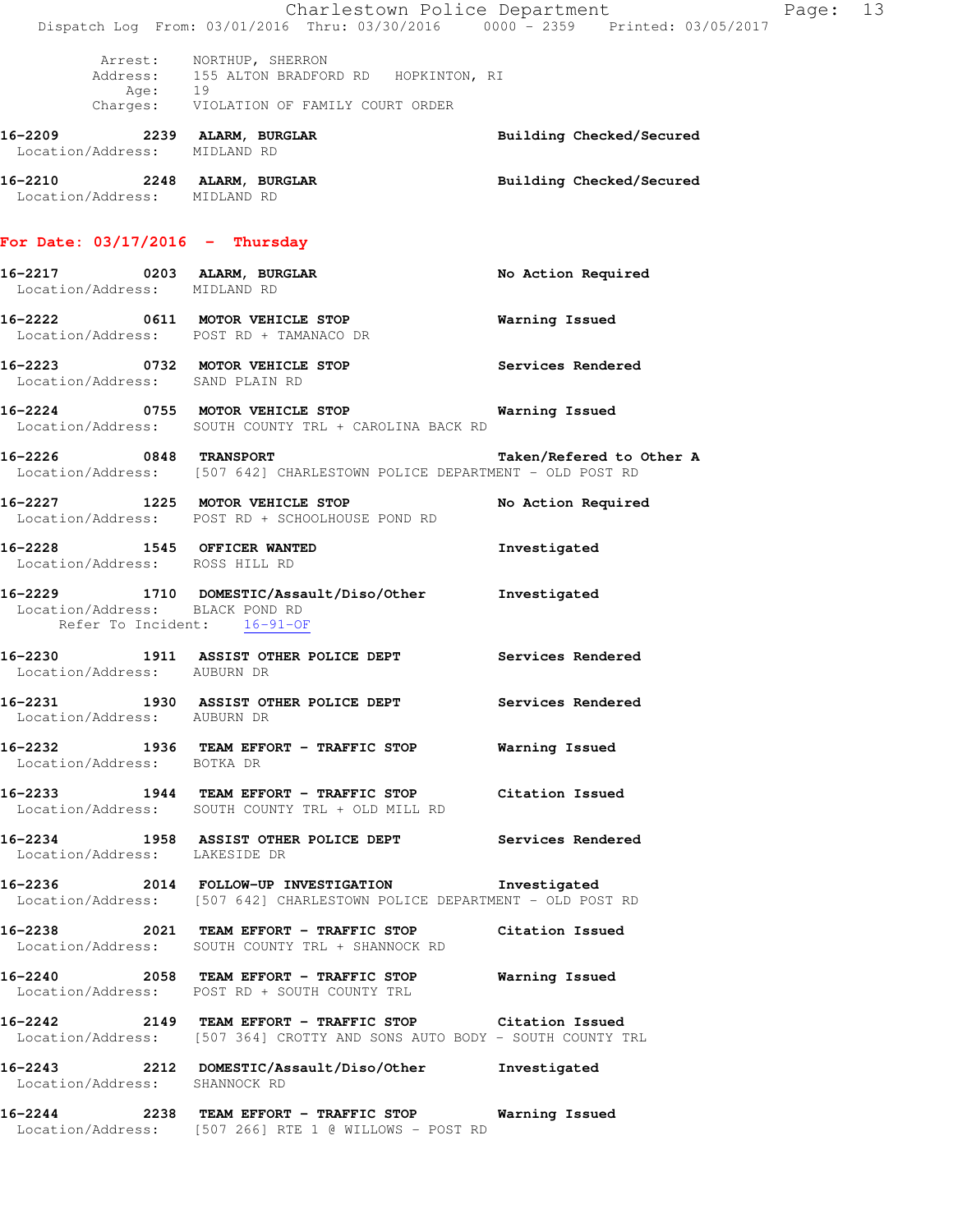| 16–2245<br>2317<br>Location/Address: | TEAM EFFORT - TRAFFIC STOP<br>POST RD + CROSS MILLS RD    | Citation Issued   |
|--------------------------------------|-----------------------------------------------------------|-------------------|
| 16-2246<br>2332<br>Location/Address: | TEAM EFFORT - TRAFFIC STOP<br>POST RD + KING'S FACTORY RD | Warning Issued    |
| 16-2247<br>2348<br>Location/Address: | MOTOR VEHICLE STOP<br>POST RD + BEND RD                   | Warning Issued    |
| 16–2248<br>2351<br>Location/Address: | <b>TRANSPORT</b><br>SEQUIN CT                             | Services Rendered |

#### **For Date: 03/18/2016 - Friday**

# **16-2249 0020 MOTOR VEHICLE STOP Citation Issued**  Location/Address: POST RD + SOUTH COUNTY TRL

**16-2250 0058 MOTOR VEHICLE STOP Citation Issued**  Location/Address: POST RD + PROSSER TRL

- **16-2256 0819 OFFICER WANTED Taken/Refered to Other A**  Location/Address: [507 36] CHARLESTOWN MINI-SUPER - OLD POST RD
- **16-2257 0827 TRAFFIC CONTROL No Action Required**  Location/Address: [507 19] CHARLESTOWN ELEMENTARY SCHOOL - CAROLINA BACK RD
- **16-2258 0834 ASSIST OTHER AGENCY Services Rendered**  Location/Address: CENTER ST
- **16-2625 1145 ANIMAL COMPLAINT Investigated**  Location/Address: WESTERLY - CROSS ST
- **16-2262 1358 POLICE INFORMATION No Action Required**  Location/Address: NARROW LN
- **16-2263 1500 ALARM, BURGLAR Building Checked/Secured**  Location/Address: [507 735] EAST BEACH RD
- **16-2264 1516 MOTOR VEHICLE COMPLAINT Services Rendered**  Location/Address: WORDEN'S POND RD
- **16-2265 1524 ANNOYING PHONE CALLS No Action Required**  Location/Address: BUCKEYE BROOK RD
- **16-2268 1633 FOLLOW-UP INVESTIGATION Investigated**  Location/Address: [507 642] CHARLESTOWN POLICE DEPARTMENT - OLD POST RD
- **16-2269 1650 ANIMAL COMPLAINT Investigated**  Location/Address: [507 264] RTE 1 @ WINDSWEPT INN - POST RD
- **16-2270 1821 MOTOR VEHICLE COMPLAINT Unfounded**  Location/Address: POST RD + BEND RD
- **16-2271 1826 MVA W/Injury/Fluid/Hazard Citation Issued**  Location/Address: POST RD + SCHOOLHOUSE POND RD Refer To Accident: 16-29-AC
- **16-2272 2038 MOTOR VEHICLE COMPLAINT Services Rendered**  Location/Address: POST RD + SCHOOLHOUSE POND RD

# **For Date: 03/19/2016 - Saturday**

| 16–2277           | 0148 | MOTOR VEHICLE STOP<br>Location/Address: POST RD + WILDFLOWER RD | Warning Issued    |
|-------------------|------|-----------------------------------------------------------------|-------------------|
| 16–2281           | 0606 | POLICE INFORMATION                                              | Services Rendered |
| Location/Address: |      | [507 642] CHARLESTOWN POLICE DEPARTMENT - OLD POST RD           |                   |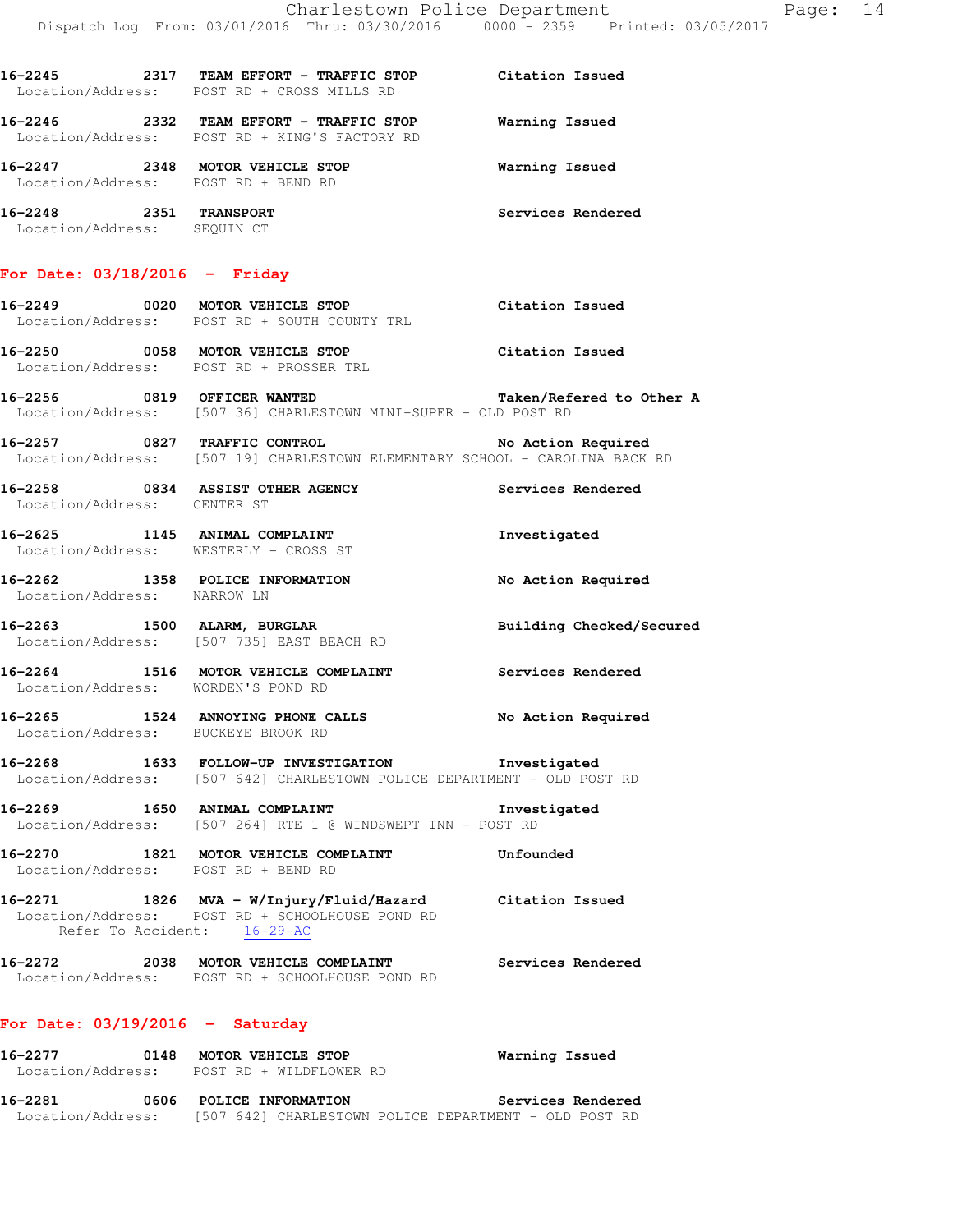| 16-2284<br>Location/Address: | 1149 | TEAM EFFORT - TRAFFIC STOP<br>POST RD + SOUTH COUNTY TRL                          | Citation Issued    |
|------------------------------|------|-----------------------------------------------------------------------------------|--------------------|
| 16-2285<br>Location/Address: | 1153 | SUSPICIOUS ACTIVITY/VEHICLE<br>RICHMOND LINE - SHANNOCK RD                        | Investigated       |
| 16-2286<br>Location/Address: | 1158 | TEAM EFFORT - TRAFFIC STOP<br>POST RD + SOUTH COUNTY TRI.                         | Citation Issued    |
| 16-2287<br>Location/Address: | 1206 | TEAM EFFORT - TRAFFIC STOP<br>[507 37] CHARLESTOWN WINE AND SPIRITS - OLD POST RD | No Action Required |
| 16-2288<br>Location/Address: | 1209 | MOTOR VEHICLE STOP<br>POST RD + WILDFLOWER RD                                     | Warning Issued     |
| 16-2289                      | 1214 | TEAM EFFORT - TRAFFIC STOP                                                        | No Action Required |

**16-2290 1220 TEAM EFFORT - TRAFFIC STOP Citation Issued**  Location/Address: POST RD + SOUTH COUNTY TRL **16-2292 1232 TEAM EFFORT - TRAFFIC STOP Citation Issued** 

Location/Address: POST RD + FALCONE LN

Location/Address: POST RD + SOUTH COUNTY TRL

**16-2293 1247 TEAM EFFORT - TRAFFIC STOP Citation Issued**  Location/Address: POST RD + SOUTH COUNTY TRL

- **16-2294 1312 TEAM EFFORT TRAFFIC STOP Citation Issued**  Location/Address: POST RD + CROSS MILLS RD
- **16-2296 1458 SUSPICIOUS ACTIVITY/VEHICLE Investigated**  Location/Address: [507 381] CVS PHARMACY - OLD POST RD

**16-2301 1724 TRAFFIC CONTROL Warning Issued**  Location/Address: SHANNOCK RD + WORDEN'S POND RD

**16-2304 1927 ROAD HAZARD/OBSTRUCTION Services Rendered**  Location/Address: POST RD + SCHOOLHOUSE POND RD

**16-2305 1930 DISABLED MV Investigated**  Location/Address: [507 100] RTE 1 @ FIORES - POST RD

**16-2308 2308 FOLLOW-UP INVESTIGATION Investigated**  Location/Address: OLD POST RD

## **For Date: 03/20/2016 - Sunday**

|                                                            | $16-2310$ 0005 MOTOR VEHICLE STOP<br>Location/Address: POST RD + SOUTH COUNTY TRL        | Warning Issued                                                                               |
|------------------------------------------------------------|------------------------------------------------------------------------------------------|----------------------------------------------------------------------------------------------|
|                                                            | 16-2312 0028 MOTOR VEHICLE STOP<br>Location/Address: POST RD + BEND RD                   | Citation Issued                                                                              |
| 16-2314 0105 OFFICER WANTED<br>Location/Address: SHEILA DR | Refer To Incident: 16-92-OF                                                              | Investigated                                                                                 |
|                                                            | 16-2316 0135 MOTOR VEHICLE STOP<br>Location/Address: SOUTH COUNTY TRL + SAND PLAIN RD    | Warning Issued                                                                               |
| 16-2320 0728 ALARM, BURGLAR<br>Location/Address: POST RD   |                                                                                          | Building Checked/Secured                                                                     |
|                                                            | 16-2322 1008 ALARM, BURGLAR BURGER Building Checked/Secured                              | Location/Address: [507 530] NARRAGANSETT INDIAN FOUR WINDS COMMUNITY CENT - SOUTH COUNTY TRL |
|                                                            | 16-2324 1035 MOTOR VEHICLE STOP<br>Location/Address: [507 266] RTE 1 @ WILLOWS - POST RD | Warning Issued                                                                               |
|                                                            | 16-2325 1101 MOTOR VEHICLE STOP                                                          | Warning Issued                                                                               |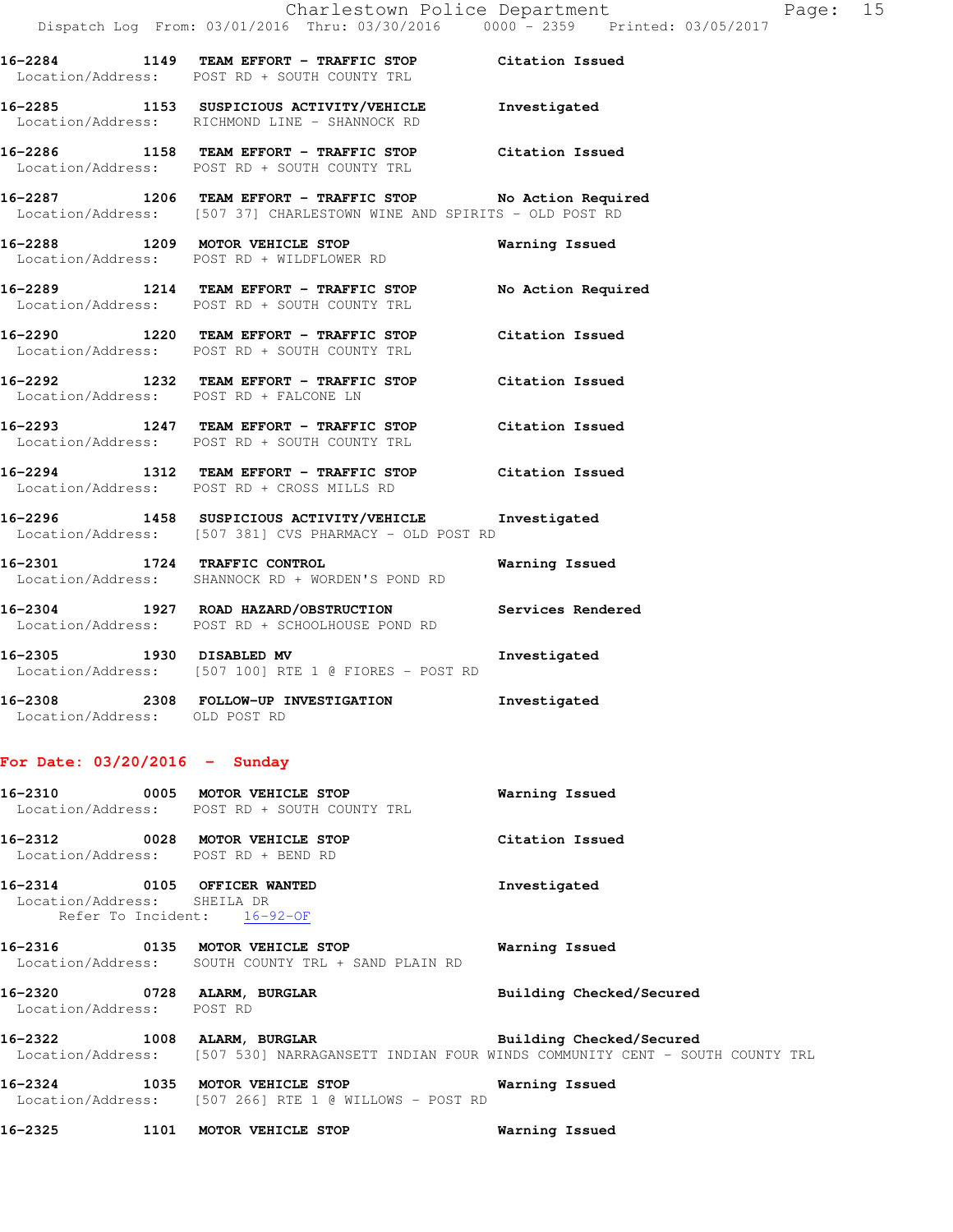|                                                          | Charlestown Police Department<br>Dispatch Log From: 03/01/2016 Thru: 03/30/2016 0000 - 2359 Printed: 03/05/2017                        |                    |
|----------------------------------------------------------|----------------------------------------------------------------------------------------------------------------------------------------|--------------------|
|                                                          | Location/Address: [507 266] RTE 1 @ WILLOWS - POST RD                                                                                  |                    |
|                                                          | 16-2326 1135 MOTOR VEHICLE STOP<br>Location/Address: [507 266] RTE 1 @ WILLOWS - POST RD                                               | No Action Required |
|                                                          | 16-2327 1145 MOTOR VEHICLE STOP<br>Location/Address: POST RD + BEND RD                                                                 | Citation Issued    |
| 16-2328 1313 MVA - Minor<br>Location/Address: FALCONE LN | Refer To Accident: 16-30-AC                                                                                                            | Report Taken       |
|                                                          | 16-2329 1556 TRAFFIC CONTROL<br>Location/Address: POST RD + EAST BEACH RD                                                              | Services Rendered  |
|                                                          | 16-2330 1611 TRAFFIC CONTROL<br>Location/Address: SHANNOCK RD + WORDEN'S POND RD                                                       | No Action Required |
|                                                          | 16-2331 1630 MOTOR VEHICLE STOP<br>Location/Address: [507 266] RTE 1 @ WILLOWS - POST RD                                               | Citation Issued    |
|                                                          | 16-2332 1733 MOTOR VEHICLE STOP<br>Location/Address: POST RD + SCHOOLHOUSE POND RD                                                     | Warning Issued     |
|                                                          | 16-2333 1748 MOTOR VEHICLE STOP<br>Location/Address: [507 826] MATUNUCK SCHOOLHOUSE RD<br>Refer To Arrest: 16-35-AR<br>Arrest Expunged | Arrest(s) Made     |
|                                                          | 16-2334 1754 ASSIST OTHER POLICE DEPT<br>Location/Address: BISCUIT CITY RD                                                             | Investigated       |
|                                                          | 16-2338 2300 MVA - W/Injury/Fluid/Hazard Services Rendered<br>Location/Address: SOUTH COUNTY TRL<br>Refer To Accident: 16-31-AC        |                    |
| For Date: $03/21/2016$ - Monday                          |                                                                                                                                        |                    |
| 16-2339<br>Location/Address: SCAPA FLOW RD               | 0017 ANNOYING PHONE CALLS                                                                                                              | Investigated       |
| Location/Address: GARDNER RD                             | 16-2340 0141 SUSPICIOUS ACTIVITY/VEHICLE                                                                                               | Investigated       |
| 16-2343                                                  | 0702 TRANSPORT                                                                                                                         | Services Rendered  |

16-2345 0917 DISABLED MV **No Action Required** Location/Address: POST RD + KING'S FACTORY RD

**16-2347 1024 ROAD HAZARD/OBSTRUCTION Taken/Refered to Other A**  Location/Address: POST RD + KING'S FACTORY RD

Location/Address: PROSSER TRL

16-2348 1038 ANNOYING PHONE CALLS No Action Required Location/Address: CHEROKEE BND

**16-2351 1308 ALARM, BURGLAR Building Checked/Secured**  Location/Address: [507 76] DOWNEY WEAVER POST - WHIPPLE DR

#### **16-2352 1318 MVA - Minor Report Taken**  Location/Address: [507 20] NINIGRET PARK - PARK LN Refer To Accident: 16-32-AC

**16-2353 1339 ASSIST CITIZEN Services Rendered**  Location/Address: [507 642] CHARLESTOWN POLICE DEPARTMENT - OLD POST RD

**16-2356 1544 POLICE INFORMATION No Action Required**  Location/Address: ROSS HILL RD **16-2357 1611 MOTOR VEHICLE STOP No Action Required**  Page:  $16$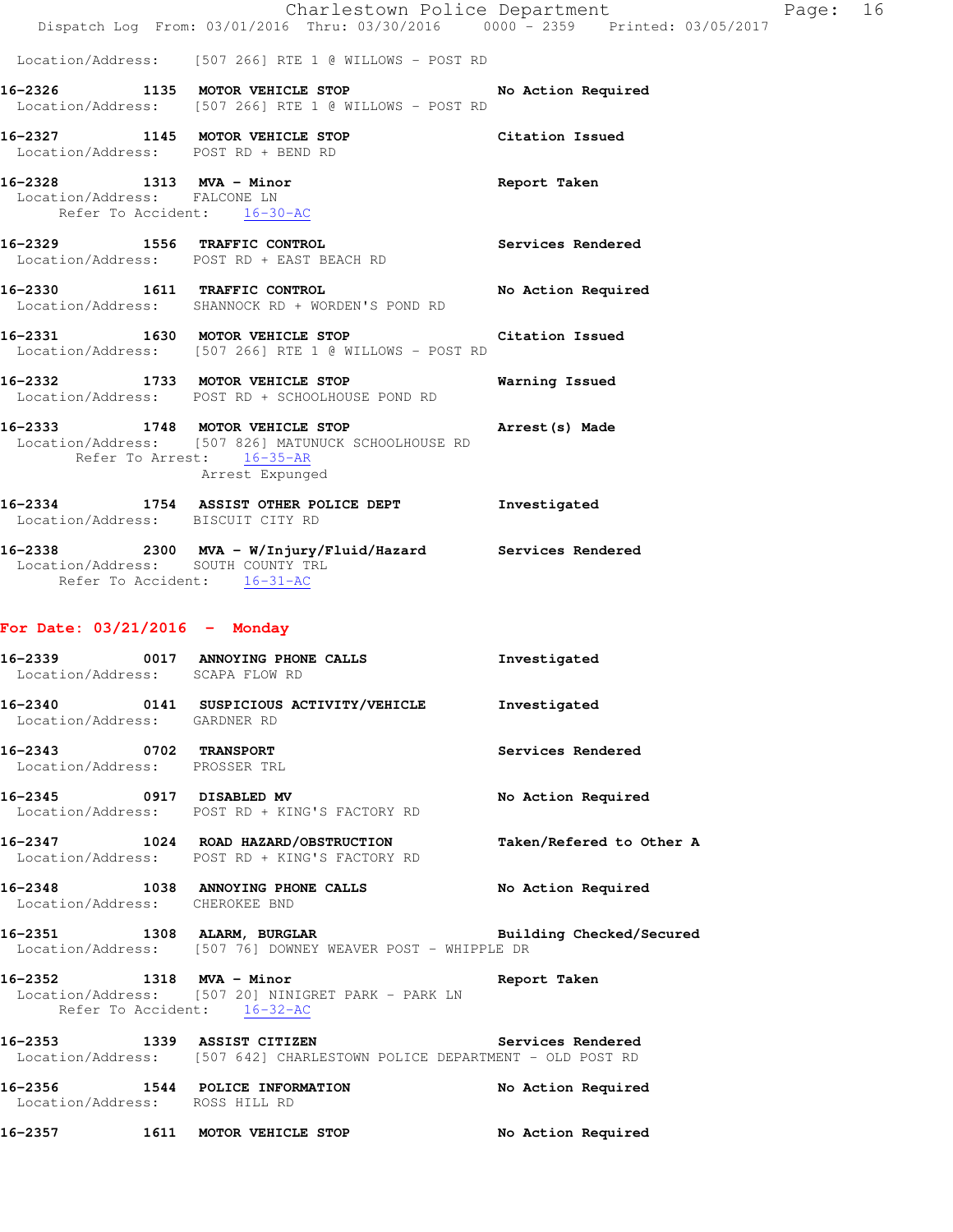Charlestown Police Department Fage: 17 Dispatch Log From: 03/01/2016 Thru: 03/30/2016 0000 - 2359 Printed: 03/05/2017

Location/Address: POST RD + KING'S FACTORY RD

**16-2359 1731 MOTOR VEHICLE STOP Warning Issued**  Location/Address: TOCKWOTTEN COVE RD

# **For Date: 03/22/2016 - Tuesday**

|                                   |                                                                                                                | 16-2370 0453 ALARM, BURGLAR BURGLAR Building Checked/Secured<br>Location/Address: [507 528] NARRAGANSETT INDIAN TRIBAL HEADQUARTERS - SOUTH COUNTY TRL |
|-----------------------------------|----------------------------------------------------------------------------------------------------------------|--------------------------------------------------------------------------------------------------------------------------------------------------------|
|                                   | 16-2373 0711 TEAM EFFORT - TRAFFIC STOP Warning Issued<br>Location/Address: POST RD + PROSSER TRL              |                                                                                                                                                        |
|                                   | 16-2374 0718 TEAM EFFORT - TRAFFIC STOP Citation Issued<br>Location/Address: POST RD + PROSSER TRL             |                                                                                                                                                        |
|                                   | 16-2375 0728 TEAM EFFORT - TRAFFIC STOP Citation Issued<br>Location/Address: POST RD + PROSSER TRL             |                                                                                                                                                        |
|                                   | 16-2376 0737 TEAM EFFORT - TRAFFIC STOP Warning Issued<br>Location/Address: POST RD + PROSSER TRL              |                                                                                                                                                        |
|                                   | 16-2377 0747 TEAM EFFORT - TRAFFIC STOP Warning Issued<br>Location/Address: POST RD + BEND RD                  |                                                                                                                                                        |
|                                   | 16-2378 0816 ROAD HAZARD/OBSTRUCTION Unfounded<br>Location/Address: [507 100] RTE 1 @ FIORES - POST RD         |                                                                                                                                                        |
|                                   | 16-2380 0837 TEAM EFFORT - TRAFFIC STOP Citation Issued<br>Location/Address: POST RD + BEND RD                 |                                                                                                                                                        |
|                                   | 16-2381 0858 TEAM EFFORT - TRAFFIC STOP Warning Issued<br>Location/Address: POST RD                            |                                                                                                                                                        |
|                                   | 16-2382 0915 TEAM EFFORT - TRAFFIC STOP Warning Issued<br>Location/Address: POST RD + PROSSER TRL              |                                                                                                                                                        |
|                                   | 16-2383 0928 TEAM EFFORT - TRAFFIC STOP No Action Required<br>Location/Address: POST RD + PROSSER TRL          |                                                                                                                                                        |
| Location/Address: EAST BEACH RD   | 16-2384 0928 POLICE INFORMATION No Action Required                                                             |                                                                                                                                                        |
| Location/Address: FIORE - POST RD | 16-2385 0932 TEAM EFFORT - TRAFFIC STOP Warning Issued                                                         |                                                                                                                                                        |
|                                   | 16-2386 0940 TEAM EFFORT - TRAFFIC STOP Citation Issued<br>Location/Address: POST RD + PROSSER TRL             |                                                                                                                                                        |
|                                   | 16-2387 0943 MOTOR VEHICLE STOP 6 Warning Issued<br>Location/Address: [507 261] RTE 1 @ STATE GARAGE - POST RD |                                                                                                                                                        |
|                                   | 16-2388 0951 TEAM EFFORT - TRAFFIC STOP Warning Issued<br>Location/Address: POST RD + WILDFLOWER RD            |                                                                                                                                                        |
|                                   | 16-2390 1045 MOTOR VEHICLE STOP<br>Location/Address: POST RD + CASTLE ROCK DR                                  | Warning Issued                                                                                                                                         |
|                                   | 16-2391 1123 TEAM EFFORT - TRAFFIC STOP Citation Issued<br>Location/Address: POST RD + PROSSER TRL             |                                                                                                                                                        |
|                                   | 16-2623 1137 ANIMAL COMPLAINT<br>Location/Address: CHARLESTOWN - BAYBERRY LN                                   | Investigated                                                                                                                                           |
|                                   | 16-2392 1209 TEAM EFFORT - TRAFFIC STOP<br>Location/Address: POST RD + ROSS HILL RD                            | Warning Issued                                                                                                                                         |
|                                   | 16-2394 1337 TEAM EFFORT - TRAFFIC STOP Citation Issued<br>Location/Address: POST RD + TAMANACO DR             |                                                                                                                                                        |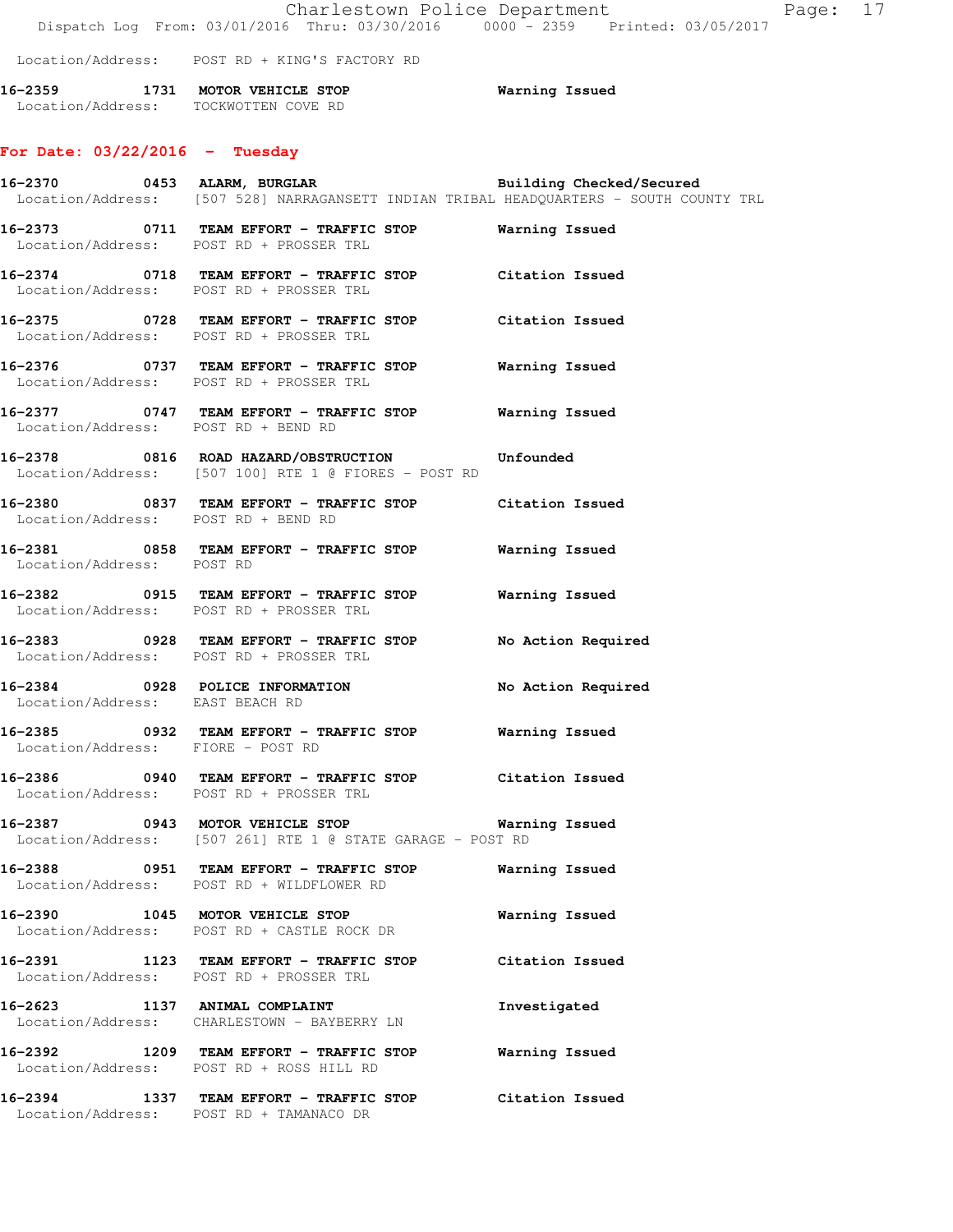**16-2395 1352 TEAM EFFORT - TRAFFIC STOP No Action Required**  Location/Address: [507 100] RTE 1 @ FIORES - POST RD

**16-2398 1505 POLICE INFORMATION Investigated**  Location/Address: [507 895] WINDSWEPT CENTER - POST RD

**16-2399 1627 ASSIST OTHER TOWN DEPT Services Rendered**  Location/Address: [507 19] CHARLESTOWN ELEMENTARY SCHOOL - CAROLINA BACK RD

**16-2400 1702 ALARM, BURGLAR False Alarm**  Location/Address: [507 585] STEDMAN & KAZOUNIS - CROSSLAND ST

**16-2401 1714 TRAFFIC CONTROL Services Rendered**  Location/Address: POST RD + PROSSER TRL

**16-2402 1733 ASSIST OTHER POLICE DEPT Could Not Locate**  Location/Address: POST RD

**16-2405 2058 SUSPICIOUS ACTIVITY/VEHICLE Could Not Locate**  Location/Address: KING'S FACTORY RD

**16-2407 2335 POLICE INFORMATION Services Rendered**  Location/Address: [507 642] CHARLESTOWN POLICE DEPARTMENT - OLD POST RD

**16-2409 2353 MOTOR VEHICLE STOP Citation Issued**  Location/Address: POST RD + KING'S FACTORY RD

#### **For Date: 03/23/2016 - Wednesday**

**16-2410 0006 MOTOR VEHICLE STOP Warning Issued**  Location/Address: POST RD + PROSSER TRL

**16-2411 0028 MOTOR VEHICLE STOP Warning Issued**  Location/Address: [507 317] RTE 1A @ SOUTH KINGSTOWN LINE - OLD POST RD

**16-2412 0035 TRANSPORT Services Rendered**  Location/Address: [507 642] CHARLESTOWN POLICE DEPARTMENT - OLD POST RD

**16-2419 0707 TEAM EFFORT - TRAFFIC STOP Warning Issued**  Location/Address: POST RD + TAMANACO DR **16-2420 0724 TEAM EFFORT - TRAFFIC STOP Citation Issued** 

Location/Address: POST RD + SOUTH COUNTY TRL

**16-2421 0741 TEAM EFFORT - TRAFFIC STOP Warning Issued**  Location/Address: POST RD + SOUTH COUNTY TRL

**16-2422 0756 TEAM EFFORT - TRAFFIC STOP Warning Issued**  Location/Address: POST RD + NARROW LN

**16-2424 0811 TEAM EFFORT - TRAFFIC STOP Citation Issued**  Location/Address: POST RD + TAMANACO DR

**16-2426 0827 TEAM EFFORT - TRAFFIC STOP Citation Issued**  Location/Address: FIORES - POST RD

**16-2427 0856 TRANSPORT Services Rendered**  Location/Address: ROSS HILL RD

**16-2428 0917 TEAM EFFORT - TRAFFIC STOP Warning Issued**  Location/Address: POST RD + TAMANACO DR

**16-2429 0922 MOTOR VEHICLE STOP Warning Issued**  Location/Address: [507 261] RTE 1 @ STATE GARAGE - POST RD

**16-2430 0939 TEAM EFFORT - TRAFFIC STOP Warning Issued**  Location/Address: POST RD + PROSSER TRL

**16-2431 0955 TEAM EFFORT - TRAFFIC STOP Warning Issued**  Location/Address: [507 247] HUNGRY HAVEN RESTAURANT - SOUTH COUNTY TRL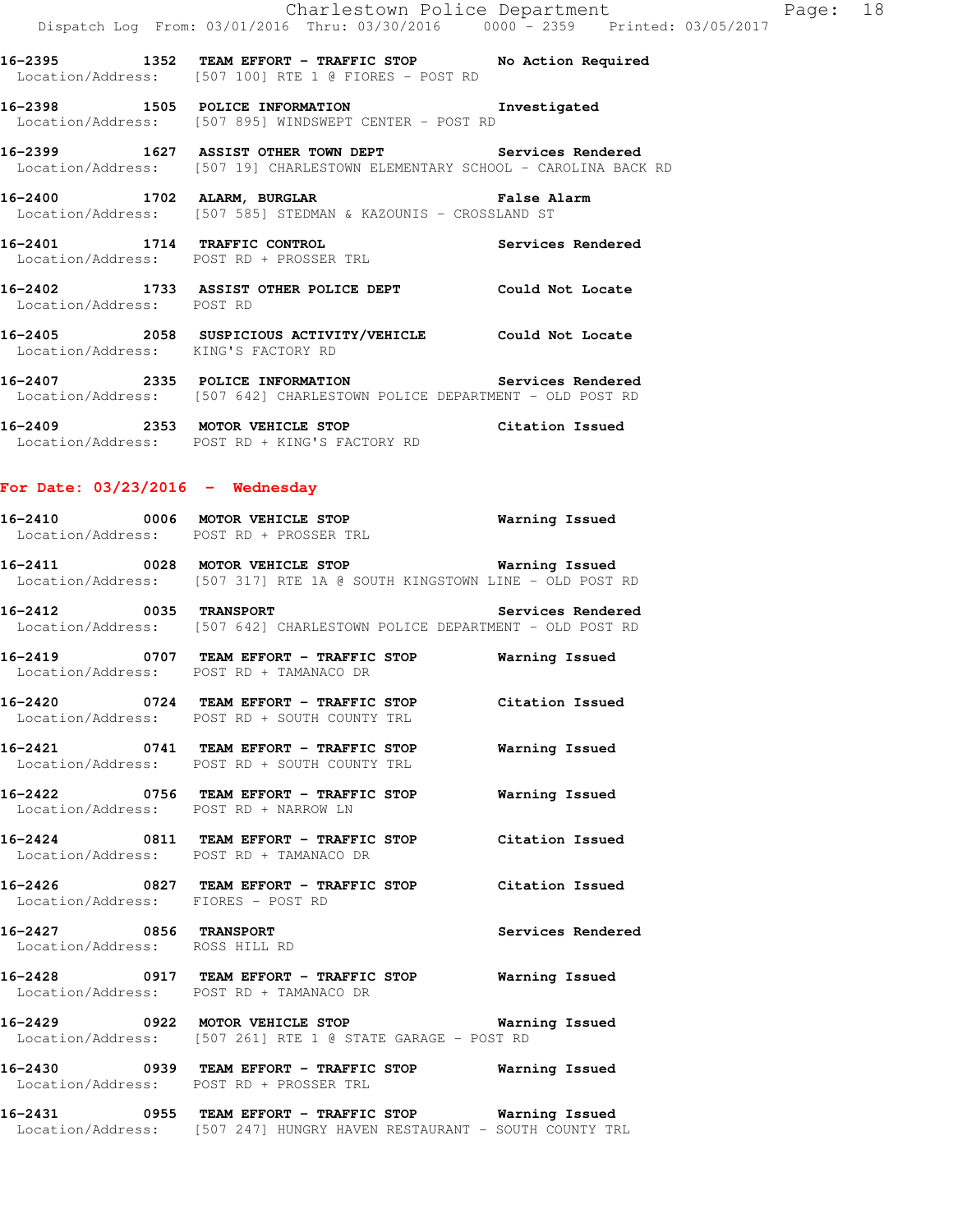**16-2432 1001 TEAM EFFORT - TRAFFIC STOP Citation Issued**  Location/Address: POST RD + TAMANACO DR **16-2433 1012 TEAM EFFORT - TRAFFIC STOP Warning Issued**  Location/Address: POST RD + PROSSER TRL **16-2434 1018 TEAM EFFORT - TRAFFIC STOP Citation Issued**  Location/Address: POST RD + BEND RD **16-2435 1023 MOTOR VEHICLE STOP Warning Issued**  Location/Address: NARROW LN + POST RD **16-2436 1034 TEAM EFFORT - TRAFFIC STOP No Action Required**  Location/Address: POST RD + KING'S FACTORY RD **16-2438 1227 MOTOR VEHICLE STOP Warning Issued**  Location/Address: [507 304] RTE 1A @ CHARLESTOWN PACKAGE STORE - OLD POST RD **16-2441 1410 ALARM, BURGLAR False Alarm**  Location/Address: HOWARD DR **16-2443 1519 TRAFFIC CONTROL Services Rendered**  Location/Address: [507 19] CHARLESTOWN ELEMENTARY SCHOOL - CAROLINA BACK RD **16-2444 1525 TRAFFIC CONTROL Services Rendered**  Location/Address: TOURIST INFO - POST RD **16-2445 1529 TEAM EFFORT - TRAFFIC STOP Warning Issued**  Location/Address: [507 29] ARROWHEAD DENTAL - SOUTH COUNTY TRL **16-2446 1537 TEAM EFFORT - TRAFFIC STOP No Action Required**  Location/Address: [507 29] ARROWHEAD DENTAL - SOUTH COUNTY TRL **16-2447 1546 TRAFFIC CONTROL Services Rendered**  Location/Address: WORDEN'S POND RD **16-2449 1553 MOTOR VEHICLE STOP Citation Issued**  Location/Address: [507 1] CHARLESTOWN TOWN HALL - SOUTH COUNTY TRL **16-2451 1603 TEAM EFFORT - TRAFFIC STOP Citation Issued**  Location/Address: POST RD + SCHOOLHOUSE POND RD **16-2452 1611 MOTOR VEHICLE COMPLAINT Investigated**  Location/Address: SHEILA DR **16-2453 1622 TEAM EFFORT - TRAFFIC STOP No Action Required**  Location/Address: POST RD + PROSSER TRL **16-2454 1648 TEAM EFFORT - TRAFFIC STOP Citation Issued**  Location/Address: POST RD + PROSSER TRL **16-2455 1730 TEAM EFFORT - TRAFFIC STOP Warning Issued**  Location/Address: POST RD + SOUTH COUNTY TRL **16-2456 1742 MOTOR VEHICLE STOP Warning Issued**  Location/Address: POST RD + ROSS HILL RD

**16-2458 1838 ANIMAL COMPLAINT No Action Required**  Location/Address: SHUMANKANUC HILL RD **16-2460 2123 MOTOR VEHICLE STOP Warning Issued** 

Location/Address: SOUTH COUNTY TRL + POST RD

#### **For Date: 03/24/2016 - Thursday**

| 16-2466           | 0258 | MOTOR VEHICLE STOP                                    | Investigated |
|-------------------|------|-------------------------------------------------------|--------------|
| Location/Address: |      | [507 26] CHARLESTOWN BREACHWAY - CHARLESTOWN BEACH RD |              |
| 16-2469           | 0521 | 911 CALLS/False/Hang-Ups/Open                         | Investigated |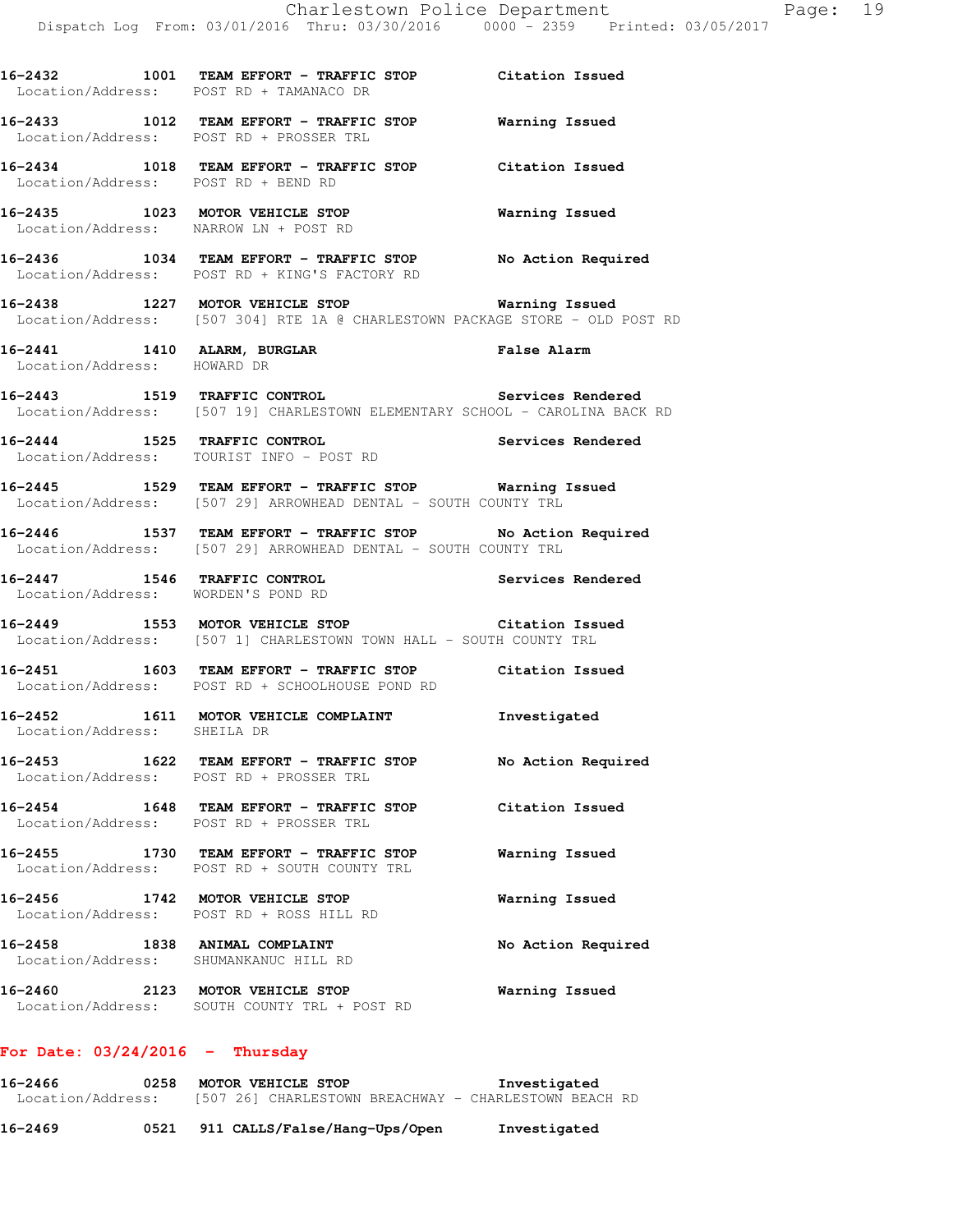| Location/Address: FOXTROT DR   |                                                                                                                                  |                          |
|--------------------------------|----------------------------------------------------------------------------------------------------------------------------------|--------------------------|
| Location/Address: FOXTROT DR   | 16-2470 0538 FOLLOW-UP INVESTIGATION Investigated<br>Refer To Incident: 16-93-OF                                                 |                          |
| 16-2471 0701 DISABLED MV       | Location/Address: KING'S FACTORY RD + INDIAN CEDAR DR                                                                            | <b>Services Rendered</b> |
|                                | 16-2476  0944  FOUND/LOST PROPERTY    16-2476   Investigated<br>Location/Address: [507 72] CUMBERLAND FARMS - OLD POST RD        |                          |
| Location/Address: SHANNOCK RD  | 16-2477 1019 SUSPICIOUS ACTIVITY/VEHICLE Investigated                                                                            |                          |
|                                | 16-2478 1259 ASSIST ELDERLY Services Rendered<br>Location/Address: [507 39] CHARLESTOWN SENIOR CENTER - PARK LN                  |                          |
|                                | 16-2481 1501 OFFICER WANTED 16-2481<br>Location/Address: [507 642] CHARLESTOWN POLICE DEPARTMENT - OLD POST RD                   |                          |
|                                | 16-2484 1556 FOLLOW-UP INVESTIGATION Investigated<br>Location/Address: [507 642] CHARLESTOWN POLICE DEPARTMENT - OLD POST RD     |                          |
| Location/Address: ALDER RD     | 16-2486 1703 ANNOYING PHONE CALLS                                                                                                | No Action Required       |
|                                | 16-2487 1856 MOTOR VEHICLE COMPLAINT<br>Location/Address: SOUTH COUNTY TRL + NARROW LN                                           | Investigated             |
|                                | 16-2488 1856 ASSIST OTHER POLICE DEPT Services Rendered Location/Address: AUBURN DR                                              |                          |
|                                | 16-2491 2154 SUSPICIOUS ACTIVITY/VEHICLE Investigated<br>Location/Address: [507 26] CHARLESTOWN BREACHWAY - CHARLESTOWN BEACH RD |                          |
|                                | 16-2493 2230 MOTOR VEHICLE STOP<br>Location/Address: POST RD + SOUTH COUNTY TRL                                                  | Warning Issued           |
| Location/Address: BLUEBERRY LN | 16-2494 2320 SUSPICIOUS ACTIVITY/VEHICLE Unfounded                                                                               |                          |
|                                | $16.2405$ $2227$ MOTOD UTUITAIN CHOD                                                                                             |                          |

**16-2495 2337 MOTOR VEHICLE STOP Citation Issued**  Location/Address: POST RD + LAKESIDE DR

# **For Date: 03/25/2016 - Friday**

|                                  | 16-2505 1006 SUSPICIOUS ACTIVITY/VEHICLE<br>Location/Address: KING'S FACTORY RD                                  | No Action Required |
|----------------------------------|------------------------------------------------------------------------------------------------------------------|--------------------|
| Location/Address: SALT MEADOW PT |                                                                                                                  | Could Not Locate   |
|                                  | 16-2508 1308 MOTOR VEHICLE STOP<br>Location/Address: [507 261] RTE 1 @ STATE GARAGE - POST RD                    | No Action Required |
|                                  | 16-2509 1309 MOTOR VEHICLE STOP<br>Location/Address: E BEACH RD + PARADISE LN                                    | Warning Issued     |
|                                  | 16-2510 1546 MOTOR VEHICLE STOP Citation Issued<br>Location/Address: [507 469] OLD MILL DINER - SOUTH COUNTY TRL |                    |
| Location/Address: FAWN CIR       | 16-2511 1758 ANIMAL COMPLAINT                                                                                    | Investigated       |
|                                  | 16-2512 1836 ANIMAL COMPLAINT<br>Location/Address: [507 398] MOHAWK TRL                                          | Investigated       |
|                                  | 16-2513 1912 MOTOR VEHICLE STOP<br>Location/Address: POST RD + FALCONE LN                                        | Warning Issued     |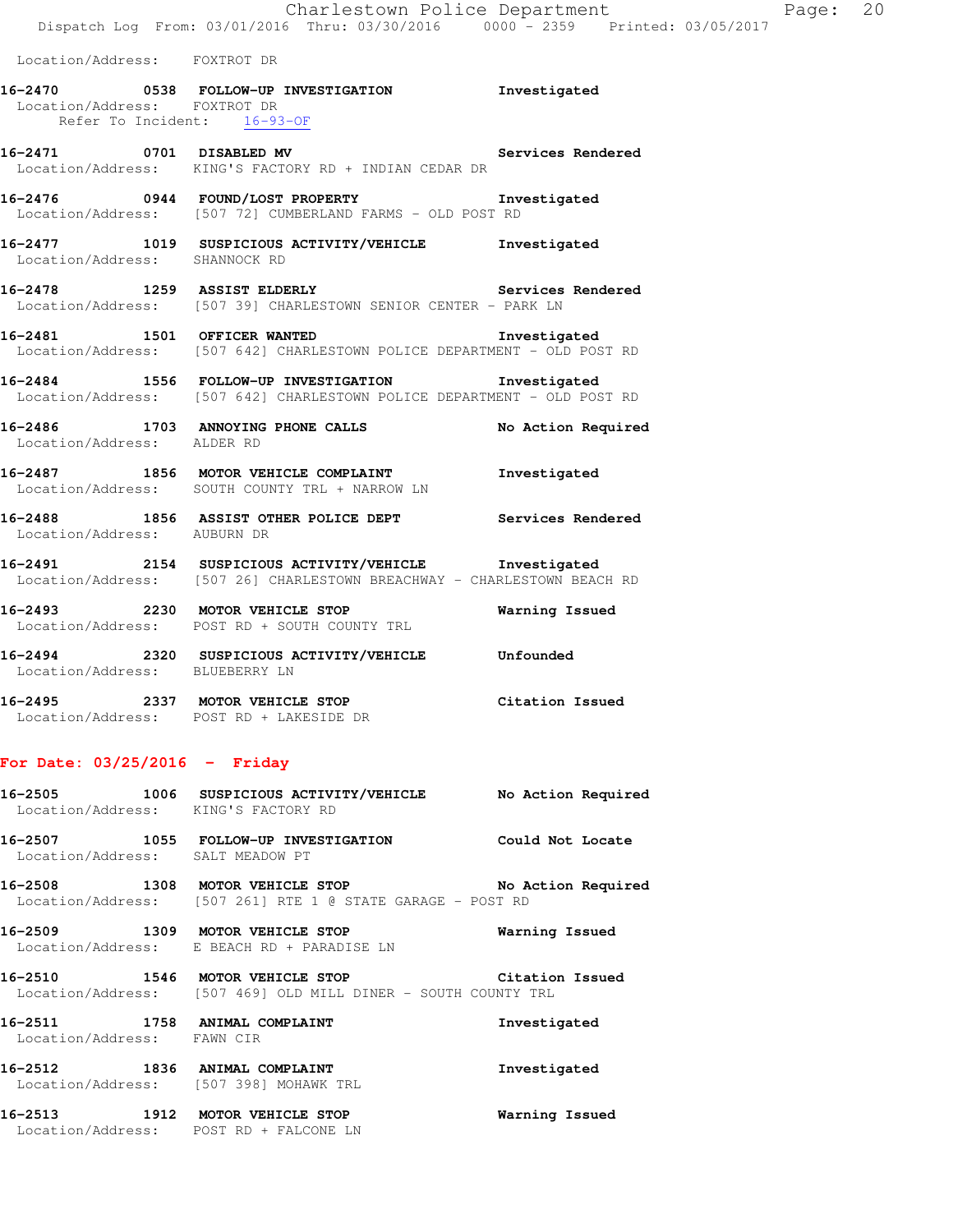**16-2514 1916 MOTOR VEHICLE STOP Warning Issued** 

Location/Address: POST RD + KING'S FACTORY RD

**16-2515 1930 SUSPICIOUS ACTIVITY/VEHICLE Services Rendered**  Location/Address: [507 323] NORTH CAMP - BUCKEYE BROOK RD **16-2517 1944 ASSIST CITIZEN Transported to Hospital**  Location/Address: SHANNOCK RD Refer To Incident: 16-94-OF **16-2519 2132 MOTOR VEHICLE COMPLAINT Unfounded**  Location/Address: SOUTH COUNTY TRL **16-2520 2312 OFFICER WANTED Could Not Locate**  Location/Address: OLD COACH RD **16-2521 2320 MOTOR VEHICLE STOP Warning Issued**  Location/Address: [507 46] WASHINGTON TRUST COMPANY - OLD POST RD **16-2522 2344 SUSPICIOUS ACTIVITY/VEHICLE Investigated**  Location/Address: NEW BISCUIT CITY RD **For Date: 03/26/2016 - Saturday 16-2523 0016 MOTOR VEHICLE STOP Investigated**  Location/Address: POST RD + CROSS MILLS RD **16-2524 0050 MOTOR VEHICLE STOP Warning Issued**  Location/Address: RICHMOND LINE - SOUTH COUNTY TRL **16-2526 0142 MVA - Minor Investigated**  Location/Address: WEST BEACH RD + SURFSIDE AVE Refer To Accident: 16-33-AC **16-2527 0232 OFFICER WANTED Investigated**  Location/Address: WEST BEACH RD Refer To Incident: 16-95-OF **16-2530 1044 ALARM, BURGLAR False Alarm**  Location/Address: [507 528] NARRAGANSETT INDIAN TRIBAL HEADQUARTERS - SOUTH COUNTY TRL **16-2535 1518 ROAD HAZARD/OBSTRUCTION Removed Hazard**  Location/Address: [507 303] RTE 1 @ SOUTH SHORE MENTAL HEALTH - POST RD **16-2537 1649 OFFICER WANTED Report Taken**  Location/Address: [507 45] RIPPY'S LIQUOR MART - SOUTH COUNTY TRL Refer To Incident: 16-96-OF **16-2538 1711 ALARM, BURGLAR Building Checked/Secured**  Location/Address: CHEROKEE BND **16-2539 1738 EMBEZZELMENT/FRAUD/FORGERY Report Taken**  Location/Address: COLUMBIA HEIGHTS RD Refer To Incident: 16-97-OF **16-2541 1913 ANIMAL COMPLAINT Investigated**  Location/Address: BISCUIT CITY RD **16-2542 2034 TRANSPORT Taken/Refered to Other A**  Location/Address: [507 642] CHARLESTOWN POLICE DEPARTMENT - OLD POST RD **16-2543 2141 ALARM, BURGLAR Building Checked/Secured**  Location/Address: [507 512] NORTH NIANTIC DR **16-2545 2215 WELL BEING CHECK Investigated** 

Location/Address: NORTH CASTLE WAY

**For Date: 03/27/2016 - Sunday**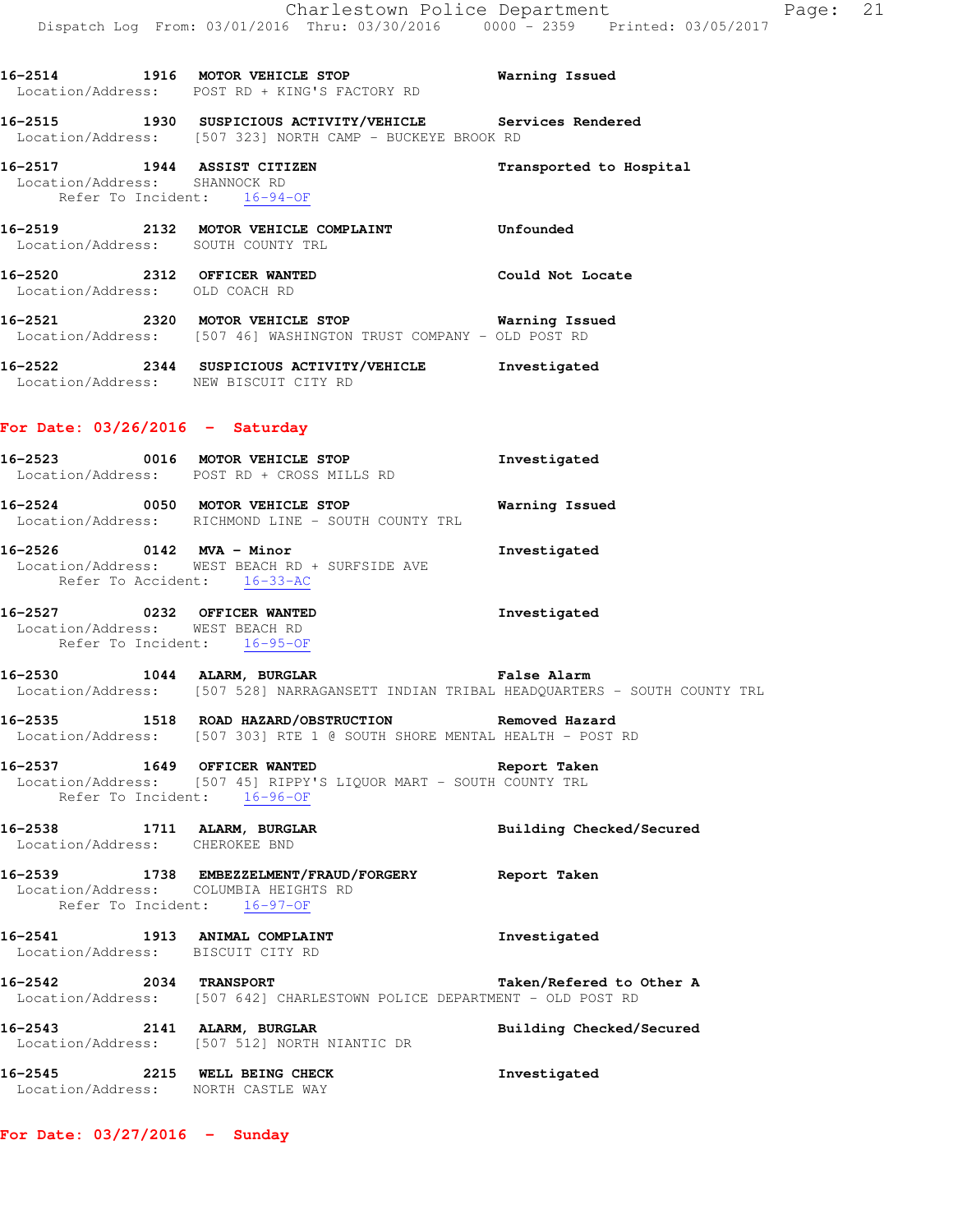**16-2546 0019 OFFICER WANTED Arrest(s) Made**  Location/Address: KING PHILLIP TRL Refer To Arrest: 16-38-AR Arrest: TANNER, KEVIN F Address: 9 KING PHILLIP TRL CHARLESTOWN, RI Age: 31 Charges: DUI/DRUGS/ALCOHOL/1ST OFFENSE - B.A.C. UNKNOWN Refusal to Submit to Chemical Test - 1st Violation **16-2549 0208 MOTOR VEHICLE STOP Citation Issued**  Location/Address: TOURIST INFO - POST RD **16-2550 0256 TRANSPORT Services Rendered**  Location/Address: KING PHILLIP TRL **16-2552 0618 MOTOR VEHICLE STOP Warning Issued**  Location/Address: POST RD + TAMANACO DR **16-2553 1101 DISABLED MV No Action Required**  Location/Address: OLD COACH RD + NARROW LN **16-2554 1143 FIRE, OTHER Investigated**  Location/Address: SAND HILL RD **16-2556 1332 ALARM, BURGLAR Building Checked/Secured**  Location/Address: [507 401] WOODCOCK TRL **16-2557 1401 ASSIST CITIZEN Services Rendered**  Location/Address: TAMANACO DR **16-2558 1417 SUSPICIOUS ACTIVITY/VEHICLE Investigated**  Location/Address: [507 20] NINIGRET PARK - PARK LN **16-2559 1439 COMPLAINT Services Rendered**  Location/Address: LAURI DR **16-2560 1524 TRAFFIC CONTROL Services Rendered**  Location/Address: POST RD + EAST BEACH RD **16-2561 1616 MOTOR VEHICLE STOP Warning Issued**  Location/Address: SOUTH COUNTY TRL + LAURI DR **16-2562 1655 DISABLED MV Investigated**  Location/Address: POST RD + KING'S FACTORY RD **16-2563 1708 SUSPICIOUS ACTIVITY/VEHICLE Could Not Locate**  Vicinity of: NEW BISCUIT CITY RD **16-2564 1713 MOTOR VEHICLE STOP Warning Issued**  Location/Address: POST RD + PROSSER TRL **16-2565 1737 ALARM, BURGLAR False Alarm**  Location/Address: NARROW LN **16-2566 1834 MOTOR VEHICLE STOP Citation Issued**  Location/Address: POST RD + WEST BEACH RD **16-2567 1905 FIRE, OTHER Investigated**  Location/Address: CAROLINA BACK RD **16-2572 2106 SUSPICIOUS ACTIVITY/VEHICLE Report Taken**  Location/Address: ALTON CAROLINA RD Refer To Incident: 16-99-OF

#### **For Date: 03/28/2016 - Monday**

**16-2581 0323 POLICE INFORMATION Services Rendered**  Location/Address: [507 642] CHARLESTOWN POLICE DEPARTMENT - OLD POST RD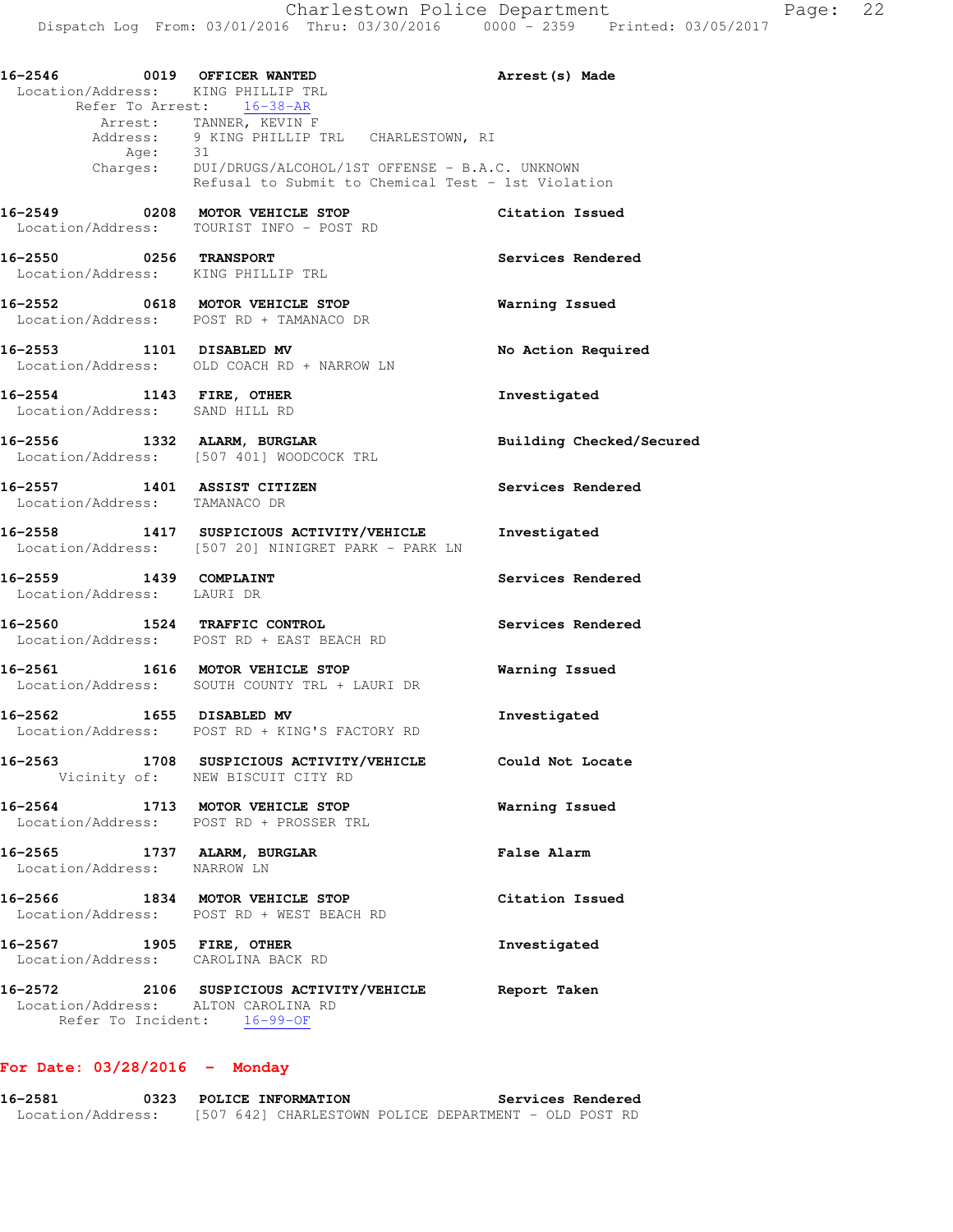| $D = D$                                                          |                                                                                                                                                      |                          |
|------------------------------------------------------------------|------------------------------------------------------------------------------------------------------------------------------------------------------|--------------------------|
| Location/Address: KLONDIKE RD<br>Refer To Incident: 16-100-OF    | 16-2584 0502 SUSPICIOUS ACTIVITY/VEHICLE Investigated                                                                                                |                          |
|                                                                  | 16-2586 0939 TRANSPORT 10 10 Services Rendered<br>Vicinity of: CHARIHO HIGH SCHOOL - COLUMBIA HEIGHTS OVAL                                           |                          |
| Vicinity of: POST RD                                             | 16-2588 1036 MOTOR VEHICLE STOP <b>Marning Issued</b>                                                                                                |                          |
| Location/Address: SEA BREEZE AVE                                 | 16-2589 1043 FOLLOW-UP INVESTIGATION Services Rendered                                                                                               |                          |
| Location/Address: THOMAS ST                                      | 16-2590 1408 ASSIST OTHER AGENCY Services Rendered                                                                                                   |                          |
| Refer To Incident: 16-101-OF                                     | 16-2591 1507 MVA - Minor 160 100 Report Taken<br>Location/Address: [507 201] KENYON INDUSTRIES - SHERMAN AVE                                         |                          |
| Location/Address: HUNTER'S HARBOR RD                             | 16-2594 1705 ALARM, CO DETECTOR False Alarm                                                                                                          |                          |
| Location/Address: KLONDIKE RD                                    | 16-2595 1805 FOLLOW-UP INVESTIGATION Services Rendered                                                                                               |                          |
|                                                                  | 16-2596 2010 MOTOR VEHICLE STOP<br>Location/Address: SOUTH COUNTY TRL + BOTKA DR                                                                     | Warning Issued           |
| Location/Address: OLD POST RD                                    | 16-2601 2122 ALARM, BURGLAR 1 Investigated                                                                                                           |                          |
| Location/Address: KINGSLAND CT                                   | 16-2603 2234 ASSIST OTHER POLICE DEPT Services Rendered                                                                                              |                          |
| For Date: $03/29/2016$ - Tuesday                                 |                                                                                                                                                      |                          |
|                                                                  | 16-2608 0339 ALARM, BURGLAR BUNG Building Checked/Secured<br>Location/Address: [507 531] NARRAGANSETT INDIAN TRIBAL HEALTH CENTER - SOUTH COUNTY TRL |                          |
| Location/Address: EAST BEACH RD                                  | 16-2613 0513 ALARM, BURGLAR                                                                                                                          | Building Checked/Secured |
|                                                                  | 16-2617 0855 MOTOR VEHICLE COMPLAINT Could Not Locate<br>Location/Address: [507 266] RTE 1 @ WILLOWS - POST RD                                       |                          |
|                                                                  | 16-2619 0959 EMBEZZELMENT/FRAUD/FORGERY Investigated<br>Location/Address: [507 644] BJ'S BED AND BREAKFAST - LIISA DR                                |                          |
|                                                                  | 16-2620 1100 ASSIST ELDERLY<br>Location/Address: [507 3] COMPASS HARDWARE - RIDGEWOOD RD                                                             | Investigated             |
| 16-2622 1122 ANIMAL COMPLAINT<br>Location/Address: SAND HILL RD  |                                                                                                                                                      | Investigated             |
|                                                                  | 16-2621 1129 MOTOR VEHICLE STOP Warning Issued<br>Location/Address: [507 261] RTE 1 @ STATE GARAGE - POST RD                                         |                          |
| 16-2626 1223 POLICE INFORMATION<br>Location/Address: OLD POST RD |                                                                                                                                                      | Investigated             |

**16-2627 1244 MOTOR VEHICLE STOP Citation Issued**  Location/Address: WIITALA DR

**16-2628 1259 SUSPICIOUS ACTIVITY/VEHICLE Investigated**  Location/Address: [507 494] OLD MILL RD

**16-2629 1518 TRAFFIC CONTROL Services Rendered**  Location/Address: [507 19] CHARLESTOWN ELEMENTARY SCHOOL - CAROLINA BACK RD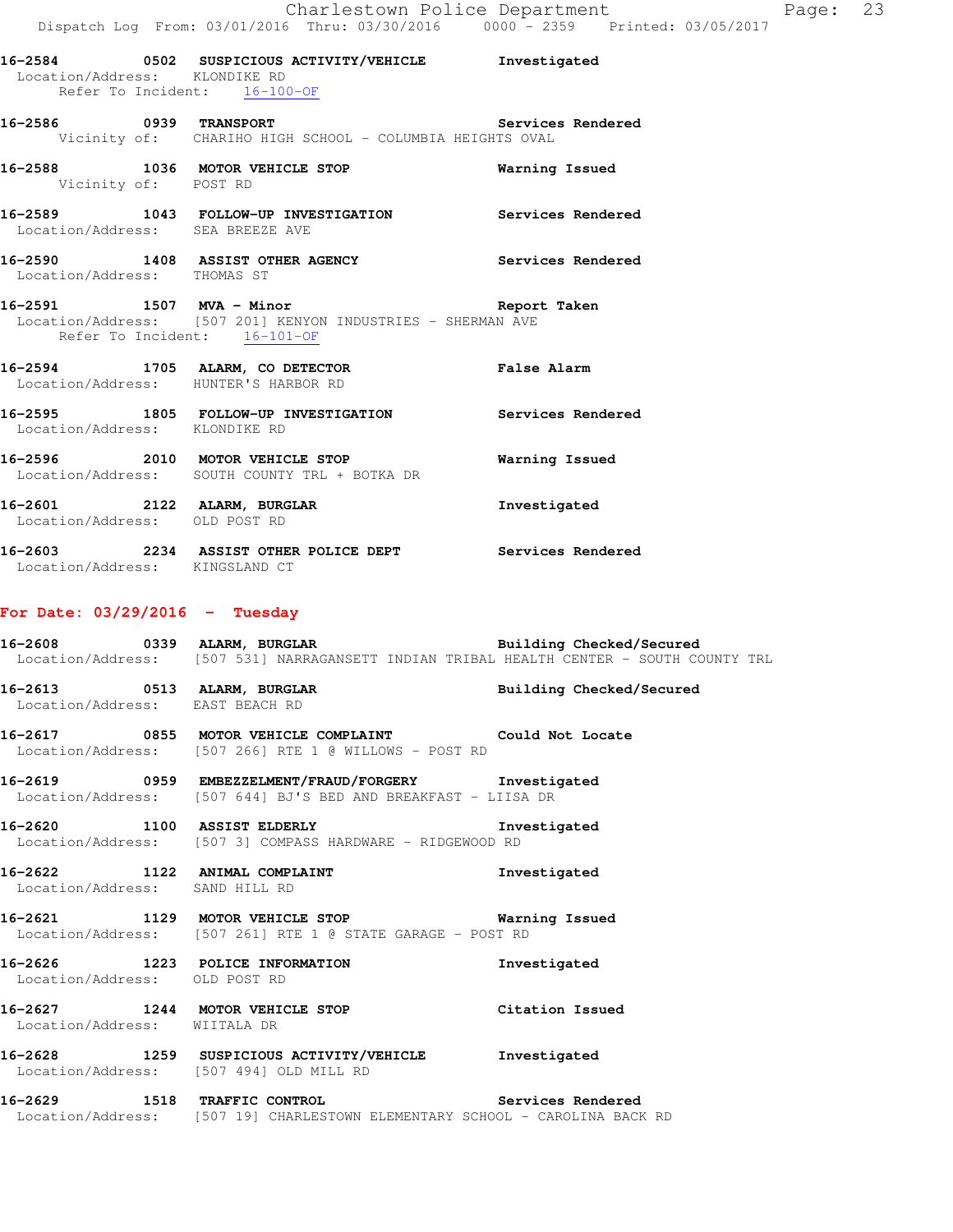**16-2631 1556 ALARM, FIRE False Alarm**  Location/Address: [507 29] ARROWHEAD DENTAL - SOUTH COUNTY TRL

**16-2633 1635 SUSPICIOUS ACTIVITY/VEHICLE Investigated**  Location/Address: [507 28] SIMPLE PEASURES - SOUTH COUNTY TRL

**16-2634 1638 TRAFFIC CONTROL Services Rendered**  Location/Address: POST RD + EAST BEACH RD

**16-2635 1718 EMBEZZELMENT/FRAUD/FORGERY Investigated**  Location/Address: [507 642] CHARLESTOWN POLICE DEPARTMENT - OLD POST RD Refer To Incident: 16-102-OF

**16-2637 1802 WELL BEING CHECK Services Rendered**  Location/Address: [507 372] SOUTH SHORE MENTAL HEALTH - OLD POST RD

**16-2638 1807 DIS CONDUCT / FIGHT No Action Required**  Location/Address: COLUMBIA HEIGHTS OVAL

**16-2639 1858 ANIMAL COMPLAINT Services Rendered**  Location/Address: [507 49] CHARLESTOWN TOWN BEACH - CHARLESTOWN BEACH RD

**16-2640 2031 MOTOR VEHICLE STOP Warning Issued**  Location/Address: [507 410] DUNKIN DONUTS - OLD POST RD

**16-2641 2312 OFFICER WANTED Services Rendered**  Location/Address: OLD POST RD

# **For Date: 03/30/2016 - Wednesday**

**16-2646 0612 POLICE INFORMATION Services Rendered**  Location/Address: [507 642] CHARLESTOWN POLICE DEPARTMENT - OLD POST RD

**16-2648 0959 ALARM, BURGLAR Investigated**  Location/Address: [507 726] COVE DR

**16-2650 1225 MOTOR VEHICLE STOP Investigated**  Location/Address: [507 374] SAINT MARYS CHURCH - CAROLINA BACK RD

**16-2651 1406 ANIMAL COMPLAINT Investigated**  Location/Address: [507 614] NARROW LN

**16-2653 1431 EMBEZZELMENT/FRAUD/FORGERY Report Taken**  Location/Address: RICK'S RD Refer To Incident: 16-103-OF

**16-2654 1503 OFFICER WANTED Report Taken**  Location/Address: [507 642] CHARLESTOWN POLICE DEPARTMENT - OLD POST RD Refer To Incident: 16-106-OF

**16-2655 1516 TRESPASSING Report Taken**  Location/Address: BUTTER LN Refer To Incident: 16-104-OF

**16-2656 1530 ROAD HAZARD/OBSTRUCTION Removed Hazard**  Location/Address: POST RD + SOUTH COUNTY TRL

**16-2658 1621 OFFICER WANTED Report Taken**  Location/Address: [507 19] CHARLESTOWN ELEMENTARY SCHOOL - CAROLINA BACK RD Refer To Incident: 16-105-OF

**16-2659 1631 CIVIL MATTER No Action Required**  Location/Address: BUTTER LN **16-2661 1710 WELL BEING CHECK Services Rendered**  Location/Address: TANNER CT **16-2663 1732 WELL BEING CHECK Transported to Hospital**  Location/Address: NORTH PINETREE LN